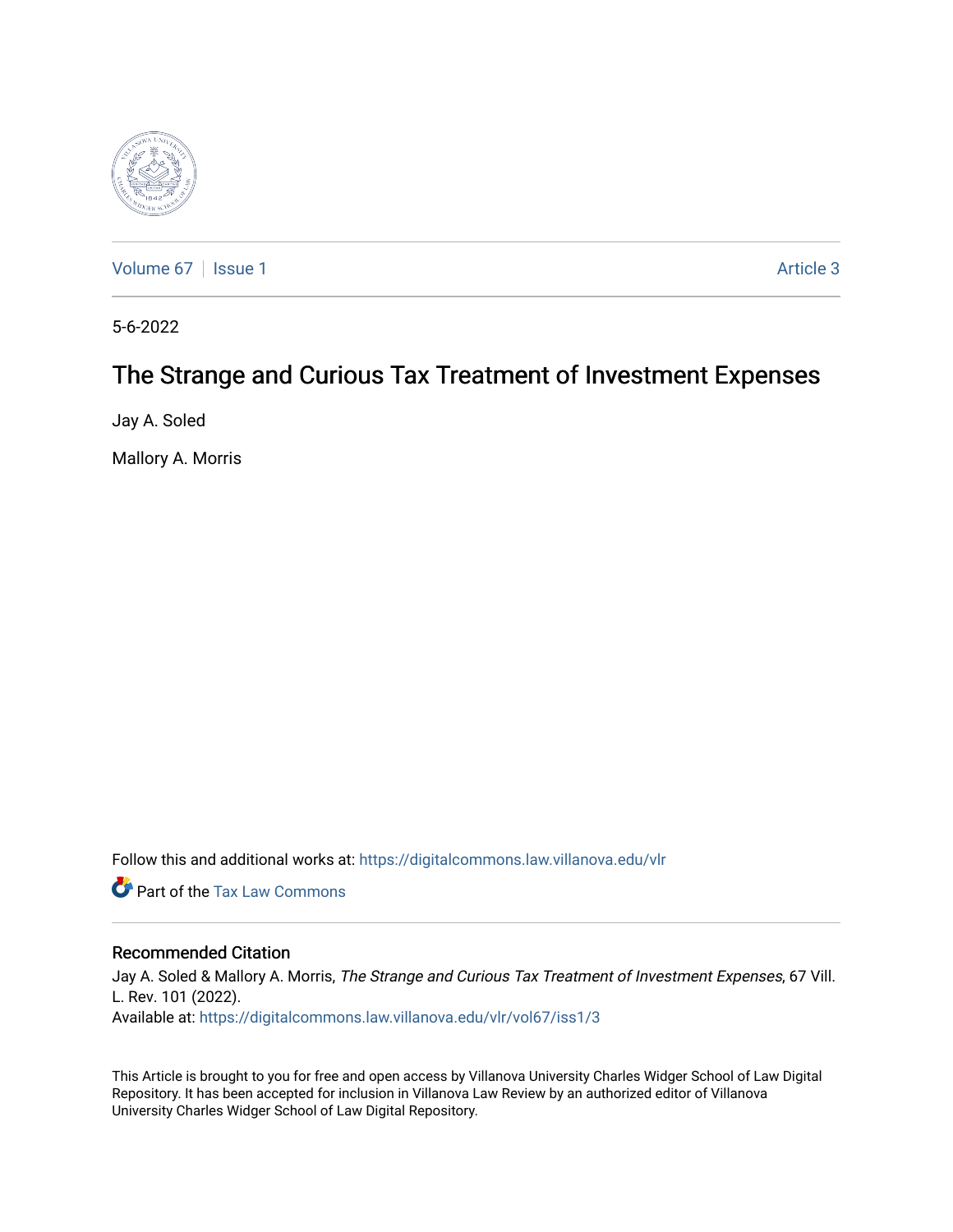2022]

# THE STRANGE AND CURIOUS TAX TREATMENT OF INVESTMENT EXPENSES

#### JAY A. SOLED AND MALLORY A. MORRIS\*

### **ABSTRACT**

To secure income, taxpayers often incur a wide range of expenses. At least theoretically, one might think that the Internal Revenue Code ("Code") would accord all such expenses similar tax treatment, but (i) trade or business expenses and (ii) investment expenses endure the exact opposite tax treatment: the former are generally allowed, whereas the latter are commonly disallowed. The obvious question is why there is a difference in treatment between the two.

This Article explores possible answers to that important question. It first traces the evolution of the Code's dichotomous tax treatment of trade or business versus investment expenses. It then investigates possible justifications and their associated merits for the different handling of these two expense categories. With this background information in mind, to make the tax system more administrable, equitable, and efficient, this Article advocates for the deductibility of investment expenses and describes several beneficial implications associated with the institution of this proposed reform.

(101)

<sup>\*</sup> Jay A. Soled is a professor at Rutgers Business School and directs its Masters of Taxation Program, and Mallory A. Morris, Esq., is a lawyer at the law firm Dechert LLP. The authors wish to thank the participants at the 24th Annual Critical Tax Conference for their valuable insights and suggestions, including Leslie Book, Keith Fogg, Nina E. Olson, Michelle Layser, Nancy Shurtz, Mirit Eyal-Cohen, Joshua Blank, David Elkins, Patrik Emblad, Christine Kim, Cristina Trenta, Omri Marian, Eric Allen, Yvette Lind, Reuven Avi-Yonah, Ari Glogower, Diane Ring, Leandra Lederman, Charlotte Crane, Yariv Brauner, Shu-Yi Oei, Henry Ordower, Victor Fleischer, Victor Thuronyi, Orli Oren-Kolbinger, Ryan Gurule, Victoria Haneman, Ajay Mehrotra, Tessa Davis, Neil Buchanan, and Jim Repetti.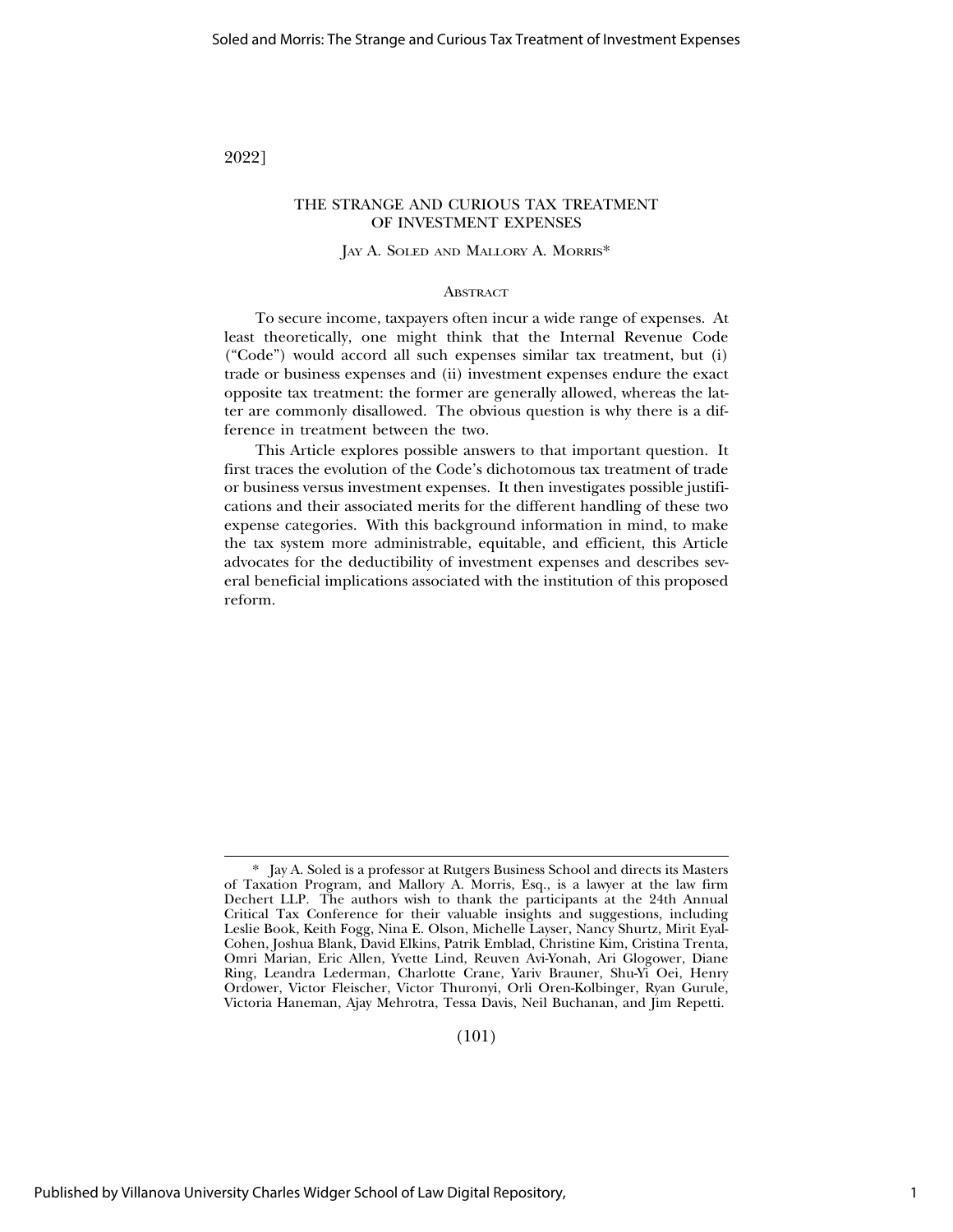# **CONTENTS**

|      |                                                               |                                                                       | 103 |  |  |  |
|------|---------------------------------------------------------------|-----------------------------------------------------------------------|-----|--|--|--|
| I.   | 105                                                           |                                                                       |     |  |  |  |
| H.   | POSSIBLE RATIONALES FOR THE CODE'S DICHOTOMOUS TAX            |                                                                       |     |  |  |  |
|      | Personal Consumption Element Associated with Investment<br>А. |                                                                       |     |  |  |  |
|      |                                                               |                                                                       |     |  |  |  |
|      |                                                               |                                                                       |     |  |  |  |
|      |                                                               | Investment Expenses Are More Micro-Rather than Macro-<br>$\mathbf{L}$ |     |  |  |  |
|      |                                                               | Economic in Nature                                                    | 112 |  |  |  |
|      |                                                               | Chemical Rushes Indicative of Personal Consumption<br>2.              | 114 |  |  |  |
|      |                                                               | Lack of Social Interaction and Input of Sweat and Toil.<br>3.         | 117 |  |  |  |
|      | В.                                                            | Preferential Tax Treatment Afforded Investment Returns                | 119 |  |  |  |
|      | C.                                                            | Quest for Additional Tax Revenue in an Economically                   |     |  |  |  |
|      |                                                               |                                                                       | 122 |  |  |  |
| III. |                                                               |                                                                       |     |  |  |  |
|      | Possible Paths to Meaningful Tax Reform<br>А.                 |                                                                       |     |  |  |  |
|      |                                                               | Moderate Approach to Reform<br>1.                                     | 126 |  |  |  |
|      |                                                               | Sweeping Approach to Reform<br>2.                                     | 128 |  |  |  |
|      | <b>B.</b>                                                     | Favorable Outcomes Associated with the Institution of the             |     |  |  |  |
|      |                                                               |                                                                       | 131 |  |  |  |
|      |                                                               | Greater Inclination of Investment Firms to Make Fee<br>1.             |     |  |  |  |
|      |                                                               |                                                                       | 131 |  |  |  |
|      |                                                               | Change in the Nature of Investment Firms' Fee Structure.<br>2.        | 132 |  |  |  |
|      |                                                               | Enhanced Reliance on Investment Professionals<br>3.                   | 133 |  |  |  |
|      |                                                               |                                                                       |     |  |  |  |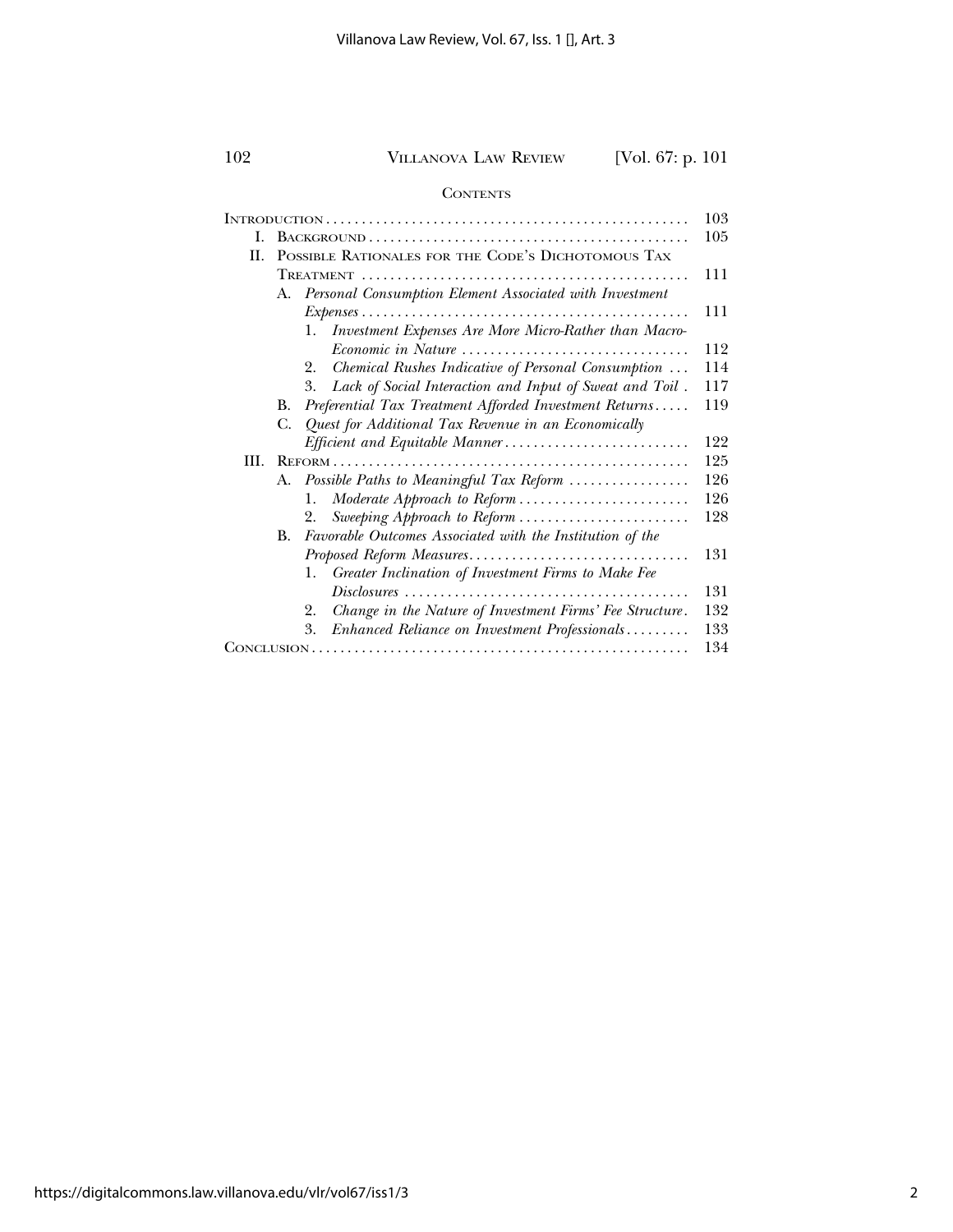#### **INTRODUCTION**

M HEN it comes to the issue of taxation, the Internal Revenue Code ("Code") permits deductions for expenditures incurred to produce income.1 Hence, the Code generally taxes net, rather than gross, income.2 Code section 162 embodies this principle, permitting the deduction of all "ordinary and necessary expenses paid or incurred during the taxable year" while carrying on a trade or business.<sup>3</sup> On paper, this same netting principle extends to the investment world: Code section 212(1) declares that all "ordinary and necessary expenses paid or incurred during the taxable year" related to investments are likewise deductible.<sup>4</sup> Hence, based strictly upon the foregoing statutory language, both sorts of expenses—(i) trade or business and (ii) investment—are on equal footing.

This similarity in deductibility makes immense sense. Neither trade or business expenses nor investment expenses appear to share the traditional characteristic associated with non-deductibility: namely, personal consumption. Unlike trade or business and investment expenses, personal consumption commonly engenders purchases of necessities (such as food, water, and shelter) and items of affluence (such as luxury goods,

STAFF OF THE JOINT COMM. ON TAXATION, 113TH CONG., ESTIMATES OF FEDERAL TAX EXPENDITURES FOR FISCAL YEARS 2012–2017, at 3 (Comm. Print 2013) (emphasis added).

2. *See* JOSEPH M. DODGE, J. CLIFTON FLEMING JR. & DEBORAH A. GEIER, FEDERAL INCOME TAX: DOCTRINE, STRUCTURE AND POLICY 37–38, 48 (2d ed. 1999) ("Implicit in the concept of income itself is the notion that the expenses incurred to produce gross income must reduce that gross income so that only net profit is taxed."); Thomas D. Griffith, *Theories of Personal Deductions in the Income Tax*, 40 HASTINGS L.J. 343, 346 (1989) ("Under the Haig-Simons definition, income includes all expenditures other than the costs of producing income."); Stuart Lazar, Schooling Congress: The Current Landscape of the Tax Treatment of Higher Education Expenses and a Framework for Reform, 2010 MICH. ST. L. REV. 1047, 1068 ("Business expenses—the costs incurred by the taxpayer in earning gross income—are nondiscretionary in the sense that the income is conditioned on the outlay." (quoting MARVIN A. CHIRELSTEIN, FEDERAL INCOME TAX 103 (11th ed. 2009))).

3. I.R.C. § 162(a) (2021). Section 162(a) reads, in part, as follows: "There shall be allowed as a deduction all the ordinary and necessary expenses paid or incurred during the taxable year in carrying on any trade or business. . . ." *Id.*

4. *Id*. § 212(1). Section 212(1) reads, in part, as follows: "In the case of an individual, there shall be allowed as a deduction all the ordinary and necessary expenses paid or incurred during the taxable year–for the production or collection of income." *Id.*

<sup>1.</sup> *See, e.g.*, Hantzis v. Comm'r, 638 F.2d 248, 249 (1st Cir. 1981) (pointing out "a fundamental principle of taxation: that a person's taxable income should not include the cost of producing that income"). The Joint Committee on Taxation affirms this principle, grouping investment and trade and business expenses within one clause:

<sup>[</sup>T]he normal structure of the individual income tax includes the following major components: one personal exemption for each taxpayer and one for each dependent, the standard deduction, the existing tax rate schedule, *and deductions for investment and employee business expenses*. Most other tax benefits to individual taxpayers are classified as exceptions to normal income tax law.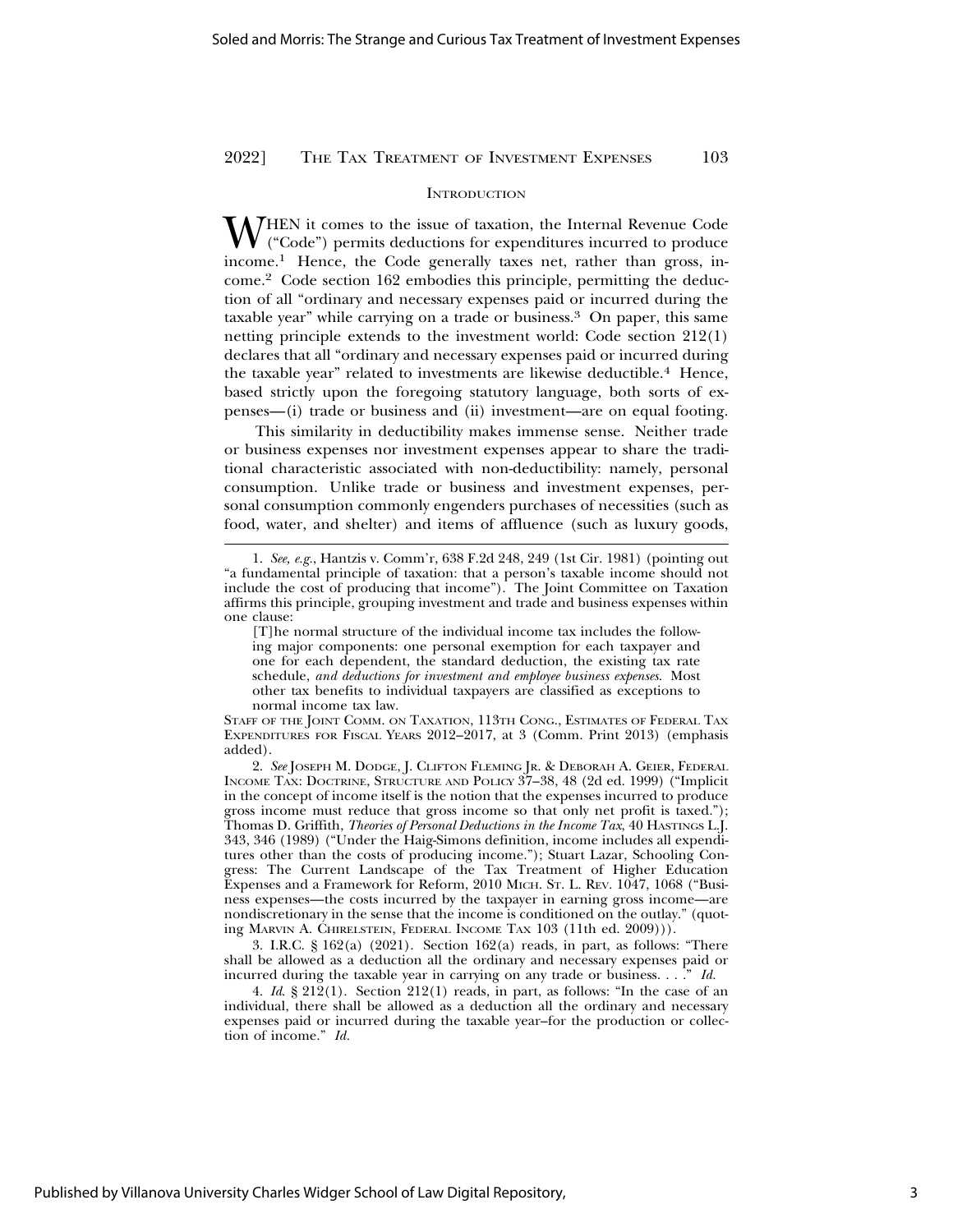entertainment, and travel).<sup>5</sup> Furthermore, because trade or business and investment expenses are aimed at producing more robust business profits and investment returns, Congress is a passive benefactor as additional tax revenue yields are the by-product.

But the similarity of tax treatment between these two expense categories ends with their respective statutory language. While trade or business expense deductions generally endure no limitations and are allowed in their entirety,6 other Code sections significantly curtail the availability of investment expense deductions.7 Indeed, under current law (written to sunset at the end of 2025), investment expense deductions are completely disallowed.8 As a practical matter, this means that taxpayers must pay tax on their gross rather than net investment receipts, a true anathema to taxpayers.<sup>9</sup>

The dichotomous treatment of these two types of expenses is readily captured in the nation's principal income tax return. For the last half century, on every individual taxpayer's Form 1040 (U.S. Income Tax Return), taxpayers have taken business expense deductions "above the line" (i.e., they are utilized in computing adjusted gross income), reflecting a carte blanche approach regarding their allowance.<sup>10</sup> In contrast, investment expenses fall into the category of "itemized deductions" and, if taken

<sup>5.</sup> *See id.* § 262(a) ("Except as otherwise expressly provided in this chapter, no deduction shall be allowed for personal, living, or family expenses."). Professor William D. Andrews, in a seminal piece on deductions, described such personal consumption in terms of "bread, wine, or travel." William D. Andrews, *Personal Deductions in an Ideal Income Tax*, 86 HARV. L. REV. 309, 376 (1972).

<sup>6.</sup> Admittedly, sprinkled throughout the Code, Congress has imposed some limitations associated with the deductibility of trade or business expenses. *See, e.g.*, I.R.C. § 274 (entitled "Disallowance of certain entertainment, etc., expenses").

<sup>7.</sup> *See, e.g.*, I.R.C. §§ 56 (for purposes of computing the alternative minimum tax, disallowing investment expenses), 67(a) (for purposes of computing the income tax, limiting the amount of deductible investment expenses), 68(a) (capping the amount of permissible investment expenses),  $274(h)(7)$  (eliminating the deductibility of certain expenses related to making investments).

These limitations notwithstanding, the scope of investment advisory services involving banks, brokerage firms, and insurance companies is huge in the United States, with an estimated \$1.3 trillion spent annually by investors in the financial sector industry. Alicia Phaneuf, *Financial Services Industry Overview in 2022: Trends, Statistics & Analysis*, BUS. INSIDER (Jan. 6, 2022), https://www.businessinsider.com/ financial-services-industry [https://perma.cc/7Q9B-FN34].

<sup>8.</sup> *See* I.R.C. § 67(g).

<sup>9.</sup> For an overview of the theories and philosophy of tax deductions, see *supra* note 2 and accompanying text.

<sup>10.</sup> I.R.C. § 62(a)(1).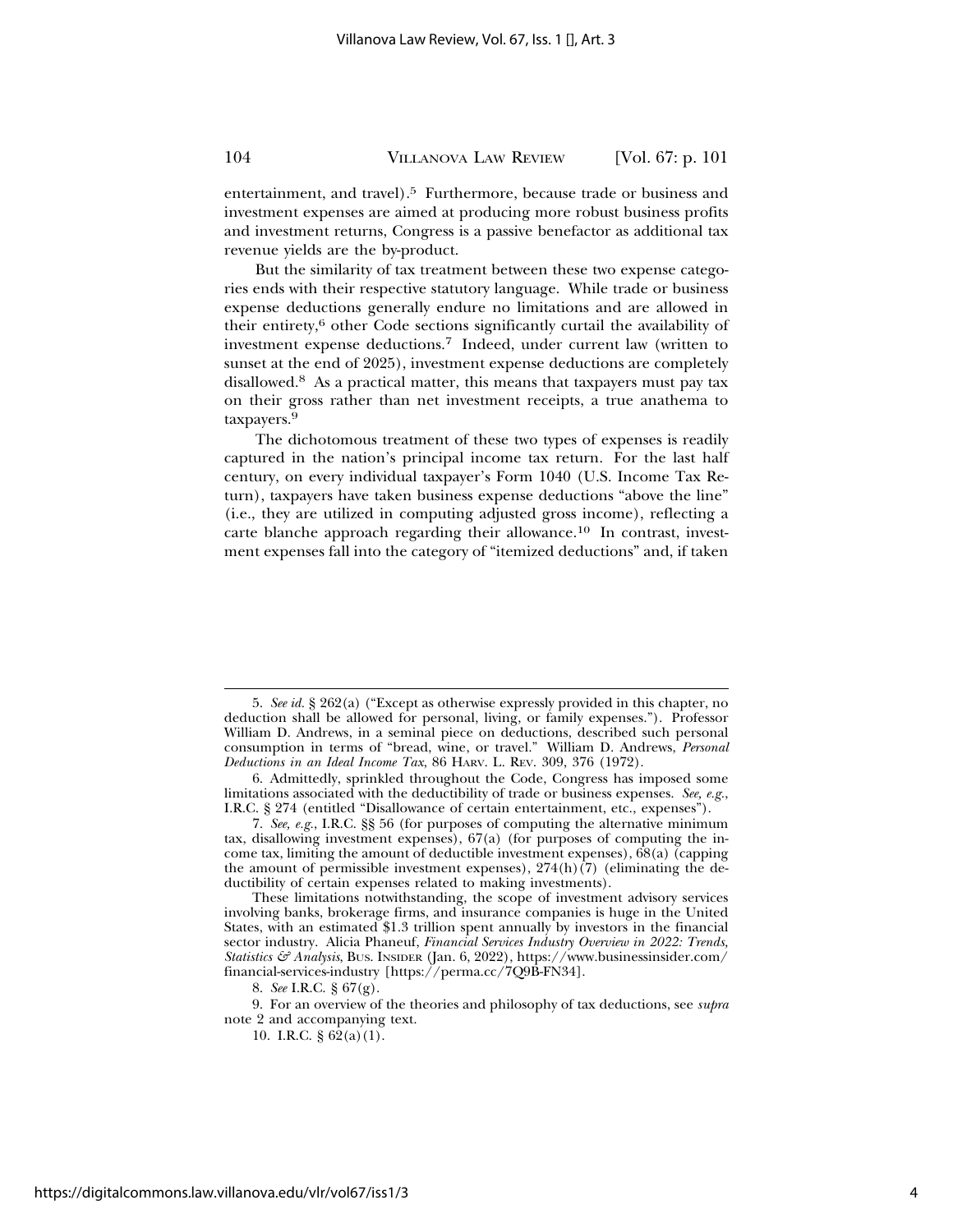in lieu of the standard deduction, $11$  must be taken "below the line" (i.e., after adjusted gross income is computed).12

This Article explores the reasons for the dichotomous treatment of these two sorts of expenses and the possible consequences stemming from Congress's current legislative stance. Although trade or business and investment expenses are two of the Code's most important and salient deductions, they have yet to be juxtaposed in scholarly commentary, as will be done in this Article. This is an important and instructive exercise: it reveals political priorities, possible unintended economic consequences associated with this dichotomous tax treatment, and potential pathways to meaningful tax reform.

This Article is organized in the following fashion: Part I traces the historical evolution of these expenses to illustrate how the Code's statutory language became what it is today. Part II offers several possible rationales for why the Code evidences such generosity toward one set of expenses and yet exhibits such miserliness with respect to another. Part III then posits the need for reform and proposes the direction that it should take. Finally, a conclusion summarizes the issue.

#### I. BACKGROUND

In the twentieth century, as a basic building block to the nation's fiscal system, in lieu of utilizing tariffs and excise taxes to raise revenue,<sup>13</sup> Congress sought to tax income. As a model upon which to formulate this system, the nation's legislative body relied upon a rich volume of academic works of German legal scholar Georg von Schanz and two leading U.S. economists, Robert M. Haig and Henry C. Simons.14 At the risk of oversimplification, these theorists defined a taxpayer's income as equal to consumption plus change in net worth.<sup>15</sup> Many have observed that this

14. *See* DODGE ET AL., *supra* note 2, at 37–38 (describing contributions of Schanz, Haig, and Simons); Stanley A. Koppelman, Personal Deductions Under an Ideal Income Tax, 43 TAX L. REV. 679, 684 n.18 (1988) (briefly discussing Schanz's early definition of income.).

15. *See* HENRY C. SIMONS, PERSONAL INCOME TAXATION: THE DEFINITION OF IN-COME AS A PROBLEM OF FISCAL POLICY 50 (1938) (defining income as "the algebraic sum of [1] the market value of rights exercised in consumption and [2] the change in the value of the store of property rights between the beginning and end

<sup>11.</sup> Historically, few taxpayers opted to itemize their deductions, instead preferring to take the standard deduction. *See SOI Tax Stats: Historical Table 7*, IRS, https://www.irs.gov/statistics/soi-tax-stats-historical-table-7 [https://perma.cc/ 4AEQ-5NCC] (last visited Jan. 26, 2022) (depicting that from 1950–2016 most taxpayers chose to take the standard deduction rather than elect to itemize their deductions).

<sup>12.</sup> I.R.C. § 63(d).

<sup>13.</sup> *See* Sheldon D. Pollack, *Origins of the Modern Income Tax, 1894–1913*, 66 TAX LAW. 295, 329 (2013) ("Within the context of the 19th century system of protective tariffs that imposed a disproportionate share of the cost of government on laborers and farmers, a vote in Congress for an income tax was invariably coupled with a vote for tariff reduction.").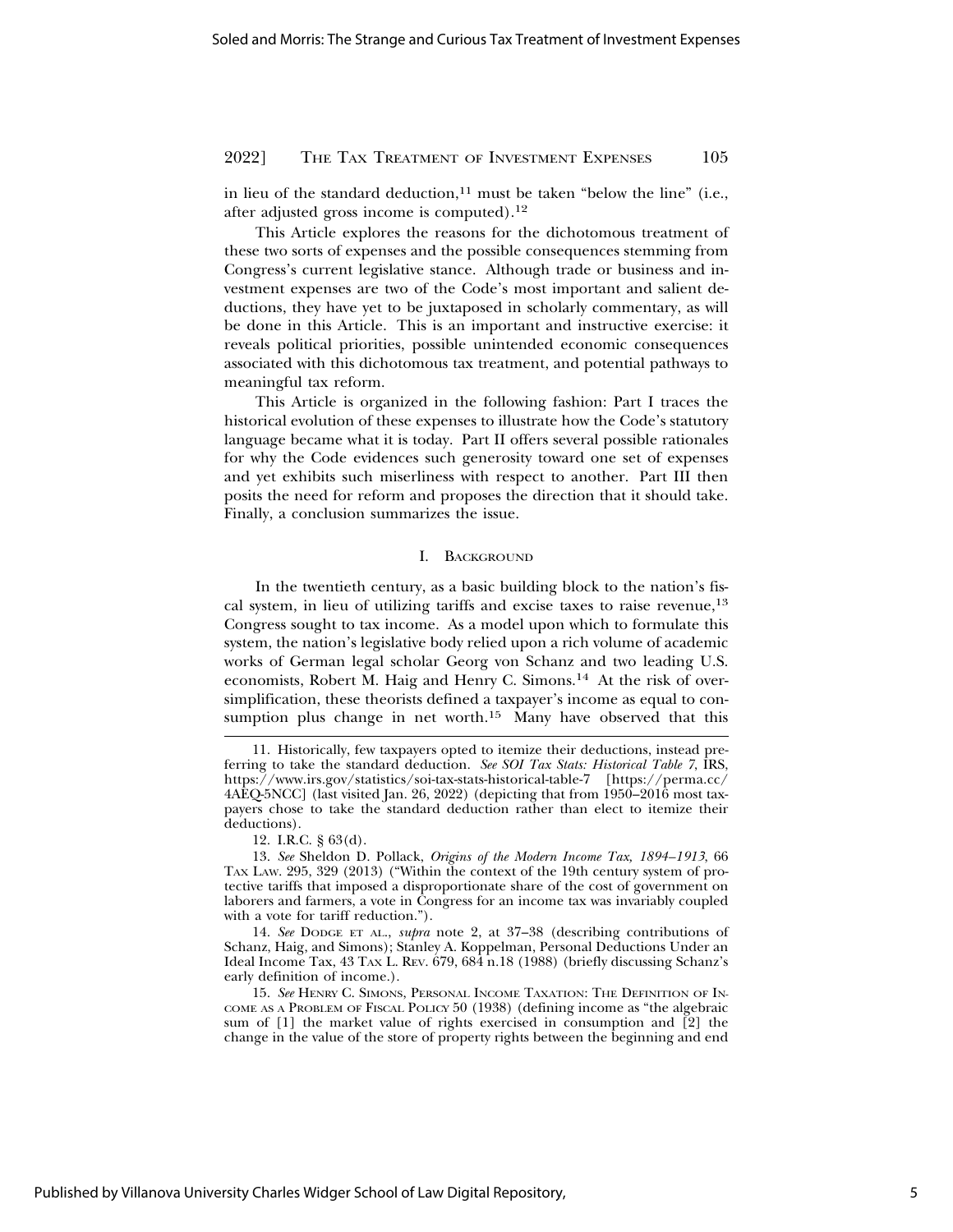definition gets to the essential crux of the income tax, "which is to reduce private consumption and accumulation in order to free resources for public use."16 The corollary is that "a deduction should be allowed whenever money is expended for anything other than personal consumption or accumulation."17 Said in the vernacular of the average taxpayer: Congress should only impose taxes on what ends up in one's back pocket at the end of the day.

While there is a fair amount of controversy over what the ideal income tax base should be,18 there is universal agreement—a true rarity when it comes to tax issues—that any expense associated with the production of income should be deductible. Why? Because such expenses to produce such income fall outside the purview of personal consumption and constitute the antithesis of accumulation.19 Put differently, items of consumption—such as the purchase of household and consumer goods can be thought of as an end in itself for the taxpayer. That contrasts with those expenses—such as the purchase of inventory to resell to consumers—that are incurred as means to an end, namely, to secure additional wealth. Personal consumption expenses do not generate additional taxable wealth, whereas the expenses that produce income do.<sup>20</sup>

Many renowned theorists affirm the nature of those expenses that should be axiomatically deductible:

16. Andrews, *supra* note 5, at 313.

17. *Id.* at 325.

18. *See, e.g.*, Lawrence Zelenak, *Taxing Endowment*, 55 DUKE L.J. 1145 (2006) ("Writing in 1888, Francis A. Walker, the first president of the American Economic Association, claimed that the ideal tax base was neither wealth, nor income, nor consumption, but rather '*faculty*, or native or acquired power of production.' According to Walker, only this tax base–what people *could* earn, rather than the often lesser amounts they actually earn–could achieve an equitable distribution of the tax burden[.]"(footnote omitted)); William D. Andrews, A Consumption-Type or Cash Flow Personal Income Tax, 87 HARV. L. REV. 1113, 1122 (1974) (advocating that individuals be taxed on the basis of their consumption, rather than the sum of consumption and accumulation).

19. Professor Andrews himself acknowledged, however, that "[p]ersonal consumption is a complex and ambiguous concept." Andrews, *supra* note 5, at 375. The following statement made by Adam Smith centuries ago captures the genesis of this position: "The gross revenue of all the inhabitants of a great country, comprehends the whole annual produce of their land and labour; the neat [Old English for the word "net"] revenue, what remains free to them after deducting the expence [sic] of maintaining . . . ." ADAM SMITH, AN INQUIRY INTO THE NATURE AND CAUSES OF THE WEALTH OF NATIONS 288–87 (R.H. Campbell & A.S. Skinner eds., 1979).

20. *See* Joseph M. Dodge, *Taxing Gratuitous Transfers Under a Consumption Tax*, 51 TAX L. REV. 529, 556 (1996) ("The core reason for disallowing deductions for consumption is that consumption is an end in itself of the taxpayer, whereas business and investment expenses, depreciation and losses are means to the end of generating future revenue that may or may not be consumed.").

of the period in question"); *see also* Robert M. Haig, *The Concept of Income-Economics and Legal Aspects*, in THE FEDERAL INCOME TAX 7 (Robert M. Haig ed., 1921), *reprinted in* IX READINGS IN THE ECONOMICS OF TAXATION 54 (Richard A. Musgrave & Carl S. Shoup eds., 1959).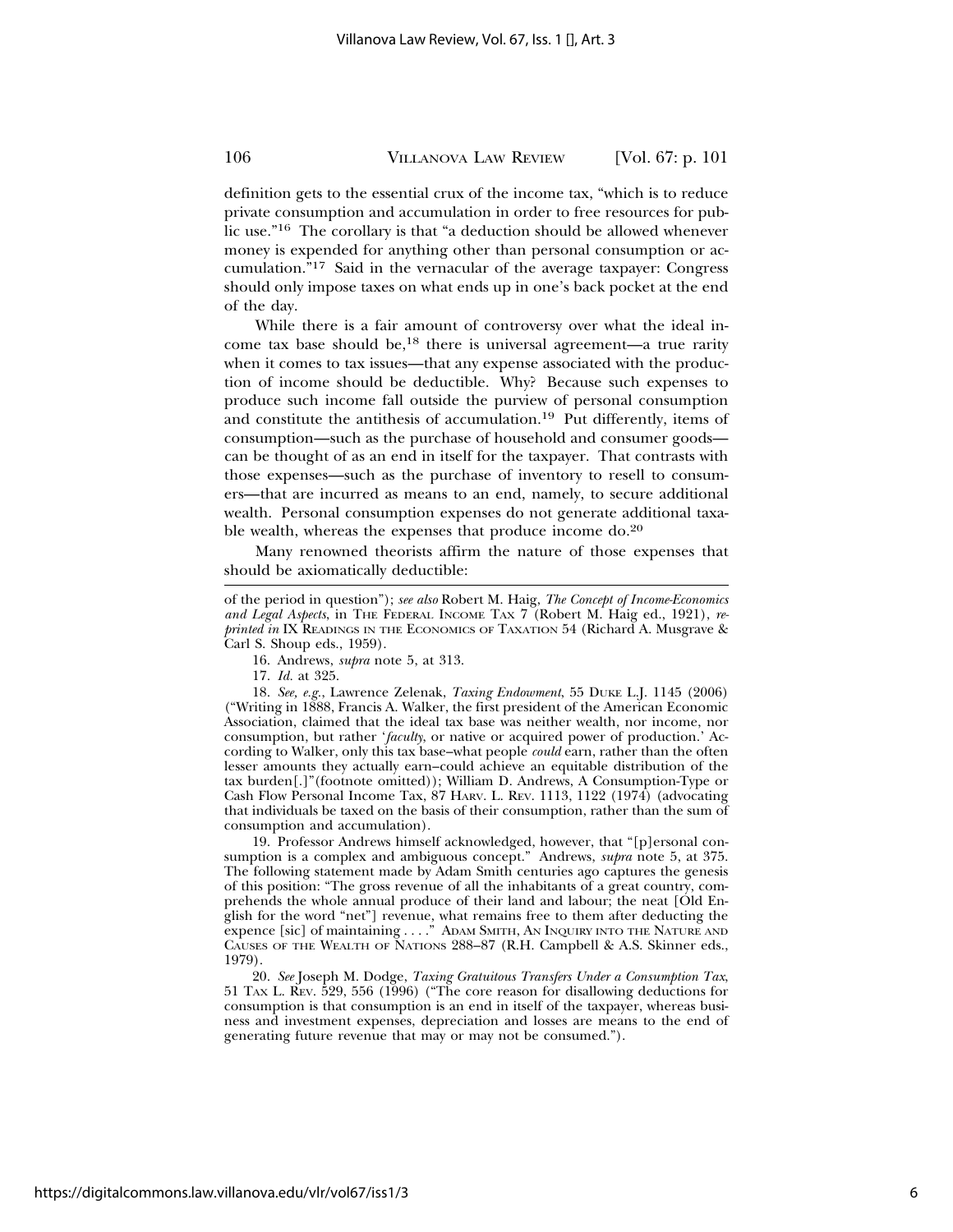- William D. Andrews (former Harvard professor and leading tax scholar): "Taxable income is computed by first ascertaining the *net result* of business and investment activity."21
- Stanley A. Koppelman (former Boston University professor and leading tax scholar): "All agree that expenditures for personal items such as food, clothing, rent, and entertainment should not be deductible *if unrelated to a profit-seeking activity*."<sup>22</sup>
- Stanley S. Surrey (former Harvard professor and former Assistant Secretary of the Treasury for Tax Policy): "[Consumption is] all funds spent *except where spent in the earning or production of income*—since the tax is on net income."<sup>23</sup>
- Boris I. Bittker (former Yale University professor and leading tax scholar) and Lawrence Lokken (former University of Florida professor and leading tax scholar): "Whatever the nature of the taxpayer's economic activities, virtually all expenses incurred in business or profit-oriented transactions may be deducted. This stands in sharp contrast to the legislative treatment of taxpayers' personal activities, which gives rise to only a few circumscribed deductions."24

Notice that as part of the formulation of what constitutes income consumption plus a change in net worth—none of the foregoing theorists equates trade or business and investment expenses with either "consumption" or "a change in net worth." The incurrence of such expenditures would thus naturally result in a corresponding reduction of taxable income.

Consistent with the aforementioned theoretical framework, even at the Code's inception, Congress made clear that all business expenses were deductible;25 left unanswered, however, was whether the Code should afford the same deductibility treatment to investment expenses. This issue remained unresolved for over three decades, until the U.S. Supreme

<sup>21.</sup> Andrews, *supra* note 5, at 380 (emphasis added).

<sup>22.</sup> Koppelman, *supra* note 14, at 680–81 (emphasis added). In the same article, he elaborated: "Gross receipts must be reduced by these expenditures to determine the income available for consumption." *Id.* at 695. Put a final way: "All voluntary expenditures unrelated to a profit-seeking activity should be considered taxable consumption under an income tax based upon power to consume." *Id.* at 706.

<sup>23.</sup> STANLEY S. SURREY, PATHWAYS TO TAX REFORM: THE CONCEPT OF TAX EX-PENDITURES 21 (1973) (emphasis added).

<sup>24.</sup> See 3 BORIS I. BITTKER & LAWRENCE LOKKEN, FEDERAL TAXATION OF IN-COME, ESTATES AND GIFTS ¶ 20.1.1 (2002).

<sup>25.</sup> *See* Revenue Act of 1913, Pub. L. No. 63-16, § II, 38 Stat. 114, 167 (1913) (accounting the original legislation where Congress permitted as a deductible "the necessary expenses actually paid in carrying on any business," but excluded "personal, living, or family expenses").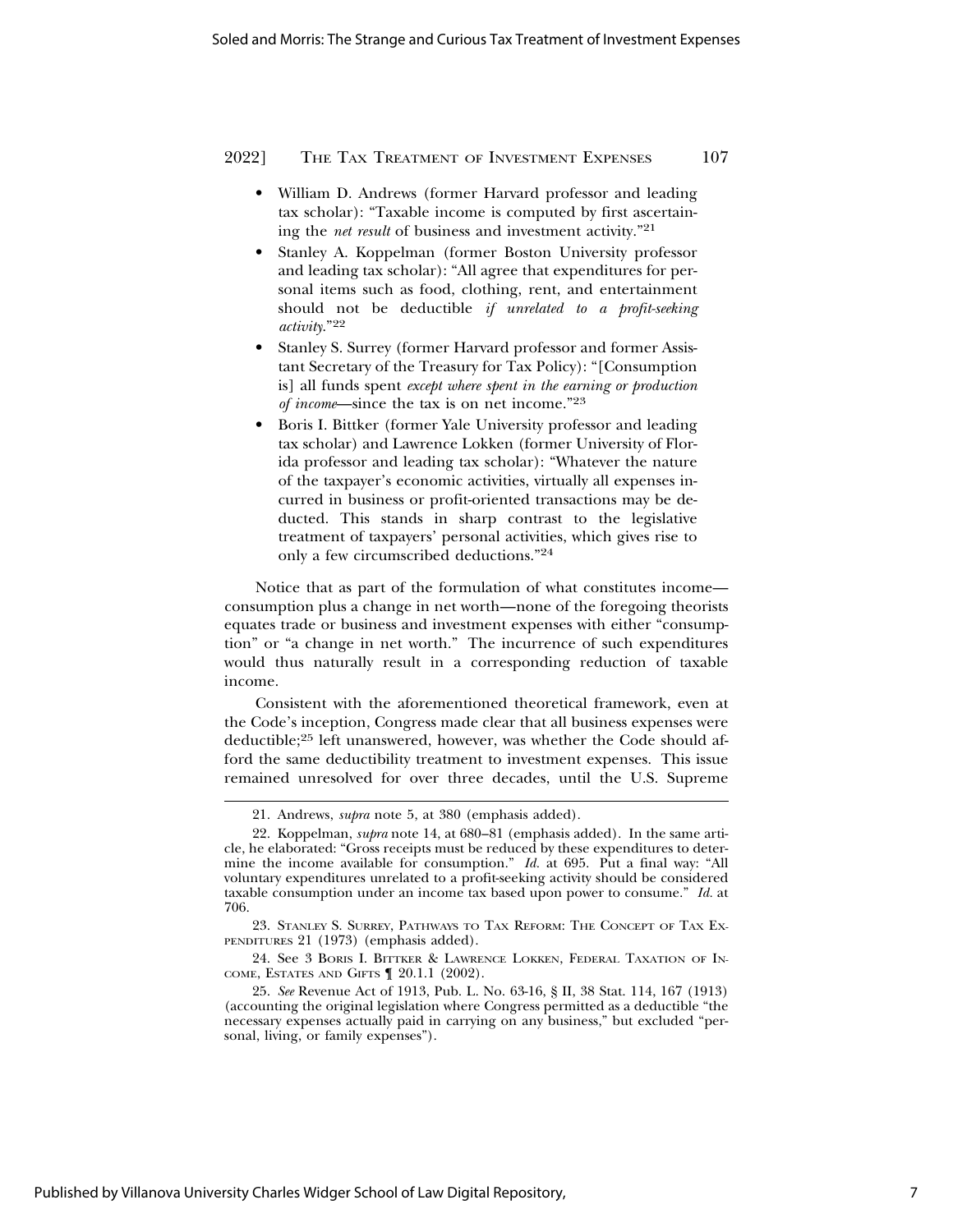Court decided *Higgins v. Commissioner*. 26 In *Higgins*, the taxpayer incurred both trade or business expenses and investment expenses.<sup>27</sup> Based on the Code's statutory language, the Court held that the trade or business expenses were deductible while the investment expenses were not.28 The Court's rationale was simple: in the absence of any special provision regarding the deductibility of investment expenses, they were, by default, nondeductible items of personal consumption.29 Stunned by this outcome, Congress immediately responded to the *Higgins* decision by legislatively overruling it; by enacting the predecessor to Code section 212, Congress made investment expenses deductible in their entirety.30

Although both trade or business expenditures and investment expenditures should thus reduce taxable income, in practice this fails to happen. When it comes to the former, Congress has wholeheartedly endorsed their deductibility. When it comes to the latter, however, their secondclass status is readily evident. To prove this point, consider, below, three legislative curtailments that Congress has imposed on the deductibility of investment expenses.

#### 1. *Classification as a Miscellaneous Itemized Deduction*

The Code classifies investment expenses as "miscellaneous itemized deductions $\left[\right]$ <sup>"31</sup> a classification that bears significant limitations. This originated when, in an attempt to broaden the tax base, simplify the Code, and limit questionable deductions,<sup>32</sup> Congress enacted the Tax Reform Act of 1986.33 As part of this comprehensive legislation, Congress added Code section 67.34 This Code section allows deductions for miscellaneous expenses but only if both of the following two conditions are met: (i) the taxpayer elects to itemize her deductions rather than utilize the standard deduction, and (ii) the amount of miscellaneous deductions exceeds two percent of the taxpayer's adjusted gross income.35 Even when both of these conditions are met, only the dollar amount in excess of two percent of the taxpayer's adjusted gross income is deductible.

30. *See* Revenue Act of 1942, Pub. L. No. 77-753, § 121, 55 Stat. 798, 819 (enacting the predecessor to Code section 212, which permitted the deductibility of investment expenses).

32. *See* S. REP. NO. 99-313, at 78 (1986).

- 33. Pub. L. No. 99-514, 100 Stat. 2085 (1986).
- 34. *Id.* § 132(a), 100 Stat. 2113–16.
- 35. I.R.C. § 67(a).

<sup>26. 312</sup> U.S. 212 (1941).

<sup>27.</sup> *Id.* at 214.

<sup>28.</sup> *Id.* at 218.

<sup>29.</sup> *Id.* at 217–18 (affirming that the scope of (i) trade or business and (ii) investment activities were not coterminous, and hence expenses associated with the latter were not deductible).

<sup>31.</sup> I.R.C. § 67(b) (2021).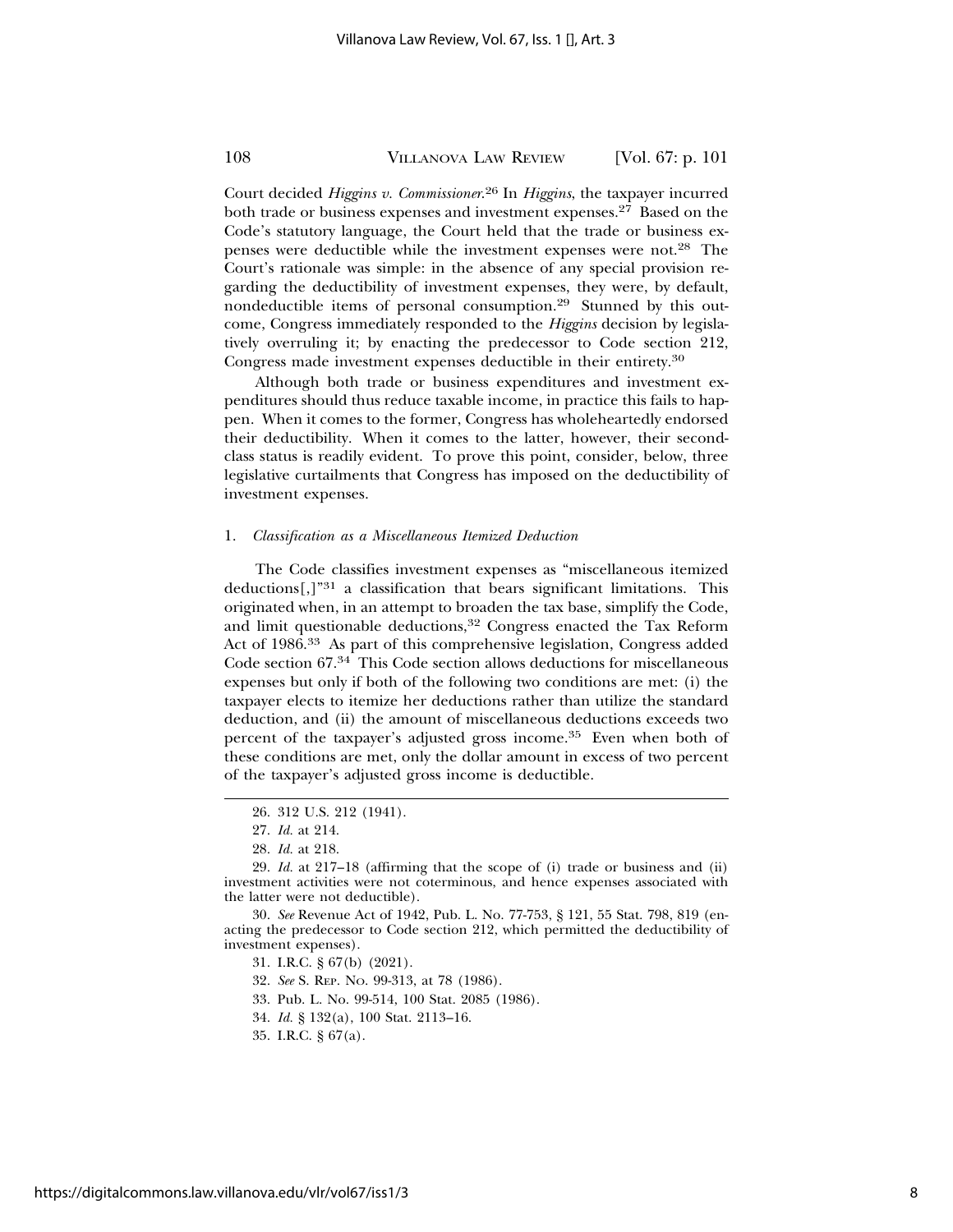As a practical matter, because the majority of taxpayers choose to take the standard deduction rather than itemize their deductions,<sup>36</sup> they essentially forgo the deductibility of their investment expenses. Furthermore, due to the two percent floor limiting the amount eligible for deduction, in those instances when taxpayers do elect to itemize, they often forfeit a large proportion of what might otherwise be deductible.<sup>37</sup>

#### 2. *Placement of a Cap on Itemized Deductions*

Embodied in Code section 68, the so-called Pease limitation eponymously named after Congressman Donald Pease, who introduced this legislation<sup>38</sup>—further limits the overall amount of allowable itemized deductions, including those that are miscellaneous.<sup>39</sup> Although this provision is only applicable to taxpayers with adjusted gross incomes above certain thresholds, $40$  it can significantly diminish the dollar amount that such taxpayers may deduct.<sup>41</sup>

38. *See* Omnibus Budget Reconciliation Act of 1990, Pub. L. No. 101-508, § 11103, 104 Stat. 1388, 1388–06. It was extended by the Omnibus Budget Reconciliation Act of 1993, Pub. L. No. 103-66, §§ 13201(b)(3)(e), 13204, 107 Stat. 312, 462, and then gradually phased out, beginning in 2006 and ending by the end of calendar year 2009, by the Economic Growth and Tax Relief Reconciliation Act of 2001, Pub. L. No. 107-16, § 103(a), 115 Stat. 38, 44–45. It was then reinstated by the American Taxpayer Relief Act of 2012, Pub. L. No. 112-240, §  $101(b)(2)(A)$ , 126 Stat. 2313, 2317.

39. This limitation applies after the restrictions under Code section 67 are imposed. *See* I.R.C. §68(d).

40. *Id.* § 68(b).

41. Although technical in nature, the limitation is set forth as follows: "the amount of the itemized deductions otherwise allowable for the taxable year shall be reduced by the lesser of (i) 3 percent of the excess of the adjusted gross income over the applicable amount, or  $\overline{d}$  (ii) 80 percent of the amount of the itemized deductions otherwise allowable for the taxable year." *Id.* § 68(a).

For an illustrative example of how this limitation applies, see Frank Armstrong III, *Pease Limitation Puts a Lid on Itemized Deductions for Wealthy Folks*, FORBES (Jan. 9, 2013), https://www.forbes.com/sites/greatspeculations/2013/01/09/pease-limitation-puts-a-lid-on-itemized-deductions-for-wealthy-folks/ [https://perma.cc/ Y4FK-T9FQ]. Armstrong illustrates:

Example: Assume a married couple has an AGI of \$670,000 and the 2013 applicable amount is \$300,000. The couple's itemized deductions come

to a total of \$45,000 and they are broken down as follows:

Mortgage interest deduction - \$5,000

Property tax deduction - \$5,000

<sup>36.</sup> *See* Michael Parisi, *Individual Income Tax Returns, Preliminary Data, Tax Year 2017*, STAT. OF INCOME BULL., Winter 2019, at 1 ("Most tax returns (68.1 percent) claimed a standard deduction  $\dots$ ."). For an excellent overview of the standard deduction, see generally John R. Brooks, *Don't Forget the Standard Deduction,* 150 TAX NOTES 1589 (2016).

<sup>37.</sup> For example, assume Taxpayer A has an adjusted gross income ("AGI") of \$100,000 and has \$10,000 of investment expenses that qualify as miscellaneous expenses. Two percent of their AGI is \$2,000. Instead of deducting the entire \$10,000, they would only be permitted to deduct \$8,000, the amount exceeding the two percent floor (\$10,000 of expenses minus \$2,000, the two percent floor amount).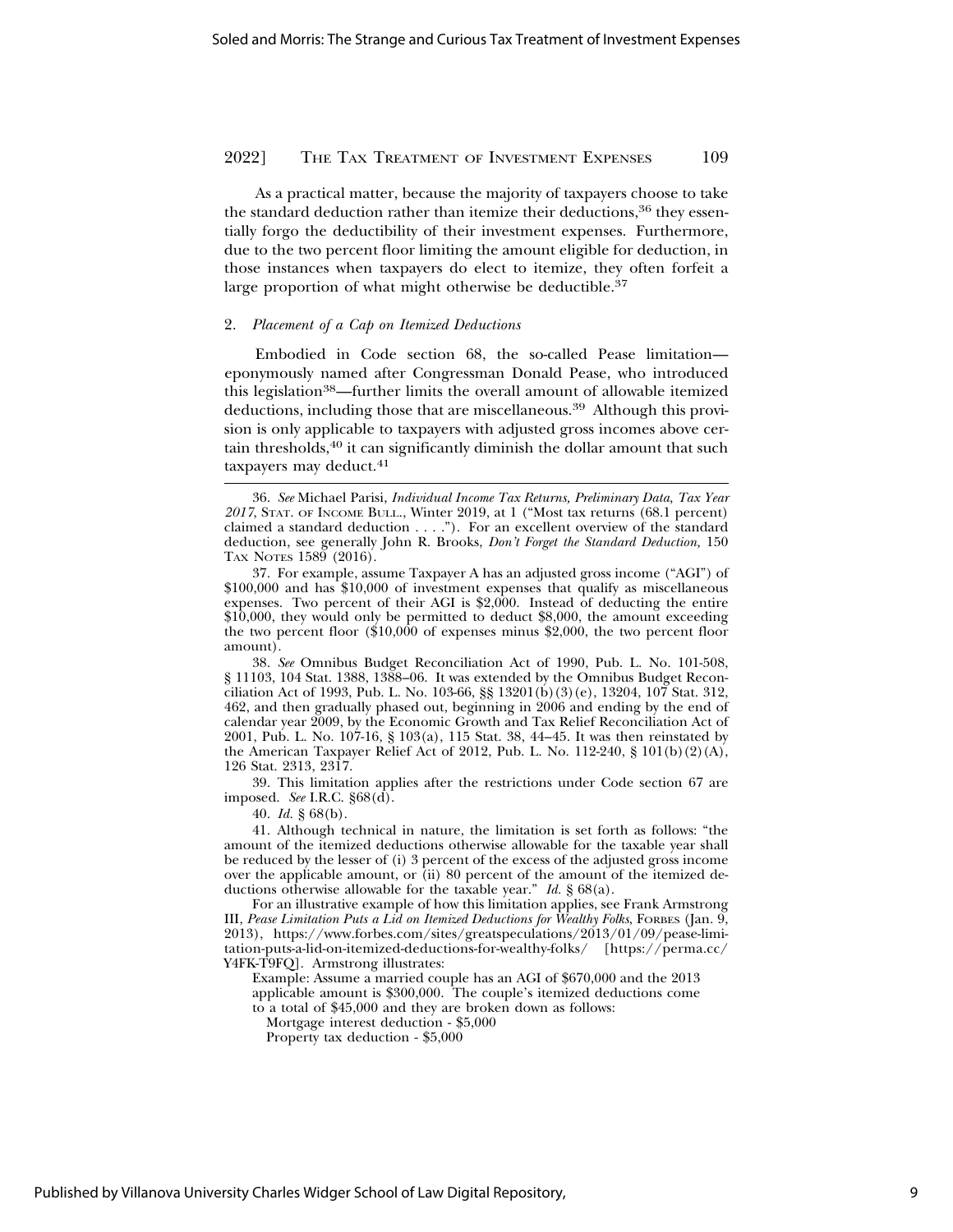Over its thirty-year existence, the Pease limitation has placed severe restrictions on the utility of investment-related expenses.<sup>42</sup> In those instances when such expenses (combined with other miscellaneous deductions) exceed two percent of the taxpayer's adjusted gross income and hence are theoretically deductible, the Pease limitation often subverts the availability of such deductions.

#### 3. *Expansion of the Alternative Minimum Tax ("AMT") Base*

Several decades ago, as a mechanism to ensure that high-income taxpayers were bearing their fair share of taxes,43 Congress enacted the AMT.44 As part of this legislative initiative and to ascertain the AMT base, no expenses are allowed for investment expenses.45

As a practical matter, if a taxpayer's income is subject to AMT, there is nothing to be gained by seeking to deduct investment-related expenses. Such deductions thus lie unused on the taxpayer's tax return, unavailable for any purpose.

In light of the foregoing limitations, there appears to be a wide gulf between the theoretical Haig-Simons ("H-S") definition of "income" and

- (a) 3% x \$370,000 (\$670,000 less \$300,000) would reduce the couple's itemized deductions by \$11,100.
- (b) 80% x \$45,000 would reduce the couple's itemized deductions by \$36,000.

Since option (a)'s 11,100 reduction is the lesser of the two limitations[,] the couple's itemized deductions would only be reduced by 25 percent, taking their total itemized deductions of \$45,000 down to \$33,900 (\$45,000 less \$11,100).

*Id.* Currently, this provision is suspended but is scheduled to be in full force and effect beginning in 2026. Section 68(f), as enacted by Pub. L. No. 115-97, § 11046, 131 Stat. 2195 (2017), provides that section 68 "shall not apply to any taxable year beginning after" 2017 and before 2026. I.R.C. § 68(f).

42. *See generally* Reed Shuldiner & David Shakow, *Lessons from the Limitation on Itemized Deductions*, 93 TAX NOTES 673 (2001) (presenting evidence of how this limitation operates to increase many taxpayers' marginal income tax rates).

43. The legislative history of the alternative minimum tax ("AMT") reflects this sentiment. *See* H.R. REP. NO. 99-426, at 237 (1985) (establishing that the AMT will "ensure that no taxpayer with substantial economic income [can] avoid significant tax liability"). Commentators, too, echoed the sentiments of politicians. *See, e.g.*, Daniel Shaviro, *What Are Minimum Taxes, and Why Might One Favor or Disfavor Them?*, 40 VA. TAX REV. 395, 411 (2021) ("This concern reflected the importance" that policymakers attached in 1986 to 'mak[ing] certain [that newspaper] stories about millionaires and corporations escaping all taxes never surfaced again.'" (alterations in original)).

44. Tax Reform Act of 1986, Pub. L. No. 99-514, § 701, 100 Stat. 2085, 2320–22 (1986).

45. *See* I.R.C. § 56(b)(1)(A)(i).

State income tax deduction - \$20,000

Charitable deduction - \$15,000

Based on the fact pattern and the calculation methods listed above for limiting the itemized deductions, option (a) would result in an \$11,100 reduction of the couple's itemized deductions, while option (b) would reduce the couple's itemized deductions by \$36,000: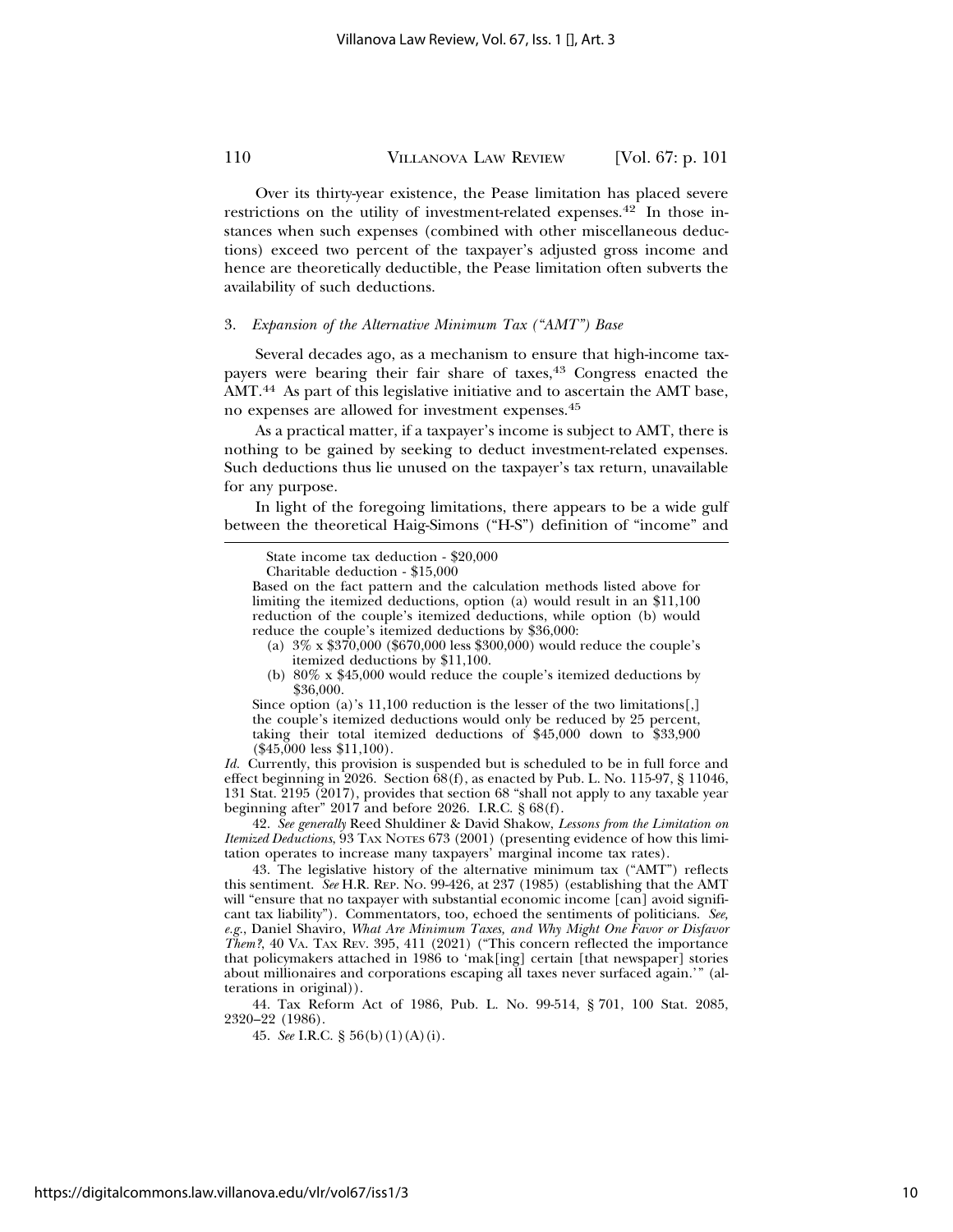the congressional application of a definition of "income." Under the traditional H-S formulation of what constitutes income, investment expenses should categorically be deductible.<sup>46</sup> And this has been spelled out in explicit terms in Code section 212 since its original drafting in 1942.47 Over the ensuing years, however, Congress passed the foregoing three legislative measures designed to treat investment expenses as if they were items of personal consumption, equivalent to the purchase of fine bottles of wine, ready to be uncorked and imbibed. To add insult to injury, as part of the final legislative assault on investment expenses, Congress has suspended their deductibility until 2026.48

# II. POSSIBLE RATIONALES FOR THE CODE'S DICHOTOMOUS TAX **TREATMENT**

Though the historical evolution of the statutory language proves easy to trace, the motivation behind that evolution is less obvious. As is evident from Part I, Congress now views trade or business expenses through a different lens than the one through which it views investment expenses. The question is why. Consider the following possible rationales regarding the current congressional mode of thought: (A) a personal consumption element associated with investment expenses, (B) preferential tax treatment afforded investment returns, and (C) a naked quest for additional revenue.

#### A. *Personal Consumption Element Associated with Investment Expenses*

As explored in Part I, personal consumption is a determinative quality when categorizing an expense as deductible or not deductible. The subsections below accordingly explore various personal consumption elements associated with investment expenses that may have influenced the fact that tax policy treats investment expenses as dissimilar to trade or business expenses.

<sup>46.</sup> For a discussion of the philosophies and theories of income, see *supra* notes 14–17.

<sup>47.</sup> *See* I.R.C. § 212(1) ("In the case of an individual, there shall be allowed as a deduction all the ordinary and necessary expenses paid or incurred during the taxable year–for the production or collection of income[.]"); *see also* Revenue Act of 1942, ch. 619, § 121, 56 Stat. at 819 (codified at 26 U.S.C. § 212 (2012) (previously section  $23(a)(2)$  of the 1939 Income Tax Code, added by ch. 619, § 121, 56 Stat. 798 (1942))).

<sup>48.</sup> *See* I.R.C. § 67(g) (2017) (stating all miscellaneous itemized deductions are suspended); *see also* Pub. L. No. 115-97, § 11045, 131 Stat. 2195 (2017). In rare instances, however, in which an investment expense does not constitute a "miscellaneous itemized deduction" (e.g., the additional investment advisory fees that a trustee or executor incurs beyond the traditional norm to safeguard an estate's or trust's assets), it may remain deductible. *See* I.R.C. § 67(e).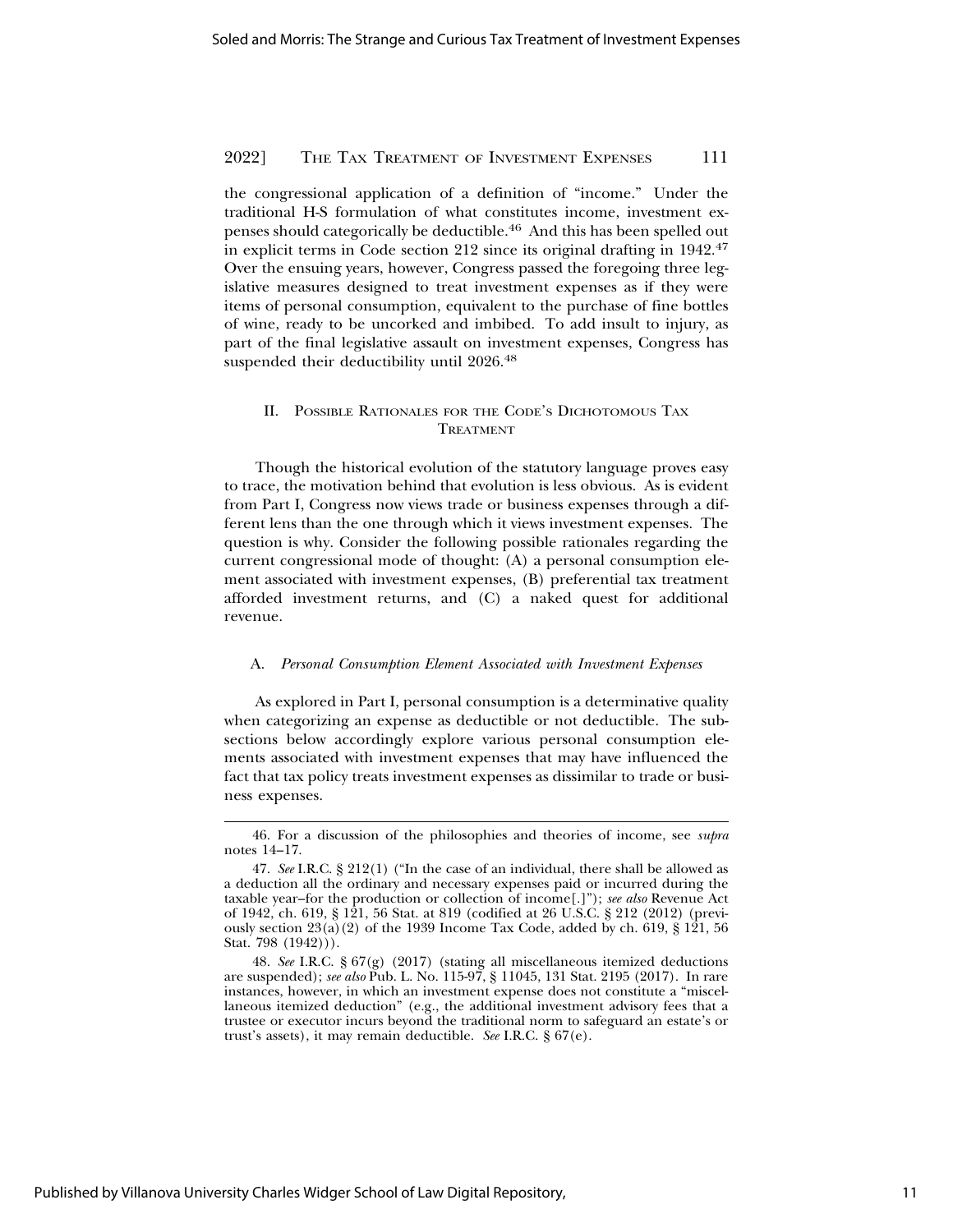### 1. *Investment Expenses Are More Micro- Rather than Macro-Economic in Nature*

Congress often incentivizes trades or businesses to incur expenses to augment their profits and thereby generate a whole series of macroeconomic rippling effects. These effects include, but are not limited to, increases in the nation's gross national product, declines in the unemployment rate, and growth in wages.<sup>49</sup> Each of the foregoing macroeconomic phenomena can constitute a metric of the nation's economic prosperity.50

Given the causal connection between trade or business expenses and robust economic activity, the Code accordingly promotes the former to achieve the latter. A multitude of Code sections, namely, 162, 167, 168, 195, 248, 709, and 197, epitomizes this point:

• Code section 162 sends a resounding message to taxpayers that all "trade or business expenses" are deductible in the year incurred.51 Taxpayers know that Congress endorses their incurrence.52 The courts grant taxpayers broad leeway in the kind of expenses that qualify for this deduction.<sup>53</sup> And even the Internal Revenue Service ("IRS"), in almost all instances,

51. I.R.C. § 162(a).

<sup>49.</sup> *See* THOMAS L. HUNGERFORD & JANE G. GRAVELLE, CONG. RSCH. SERV., R41034, BUSINESS INVESTMENT AND EMPLOYMENT TAX INCENTIVES TO STIMULATE THE ECONOMY 7–14 (2010), https://www.everycrsreport.com/files/20100122\_R41034\_ c814e51c451a5527cb84ec1093304e94cd395eb0.pdf [https://perma.cc/MA4G-YP2A] (explaining the various roles that tax incentives may play in helping bolster economic growth).

<sup>50.</sup> *See* Justin Fox, *The Economics of Well-Being*, HARV. BUS. REV. (2012), https:// hbr.org/2012/01/the-economics-of-well-being [https://perma.cc/ZBF3-9S94] ("The specific metric [of a country's prosperity] that has prevailed since World War II is the dollar value of a country's economic output, expressed first as gross national product, later as gross domestic product."); Brenda Reddix-Smalls, *Credit Scoring and Trade Secrecy: An Algorithmic Quagmire or How the Lack of Transparency in Complex Financial Models Scuttled the Finance Market*, 12 U.C. DAVIS BUS. L.J. 87, 121 (2011) ("Unemployment is linked to Gross Domestic Production (GDP) by a term called Okun's Law. According to Okun's Law, for every two percent that real GDP falls below its potential full employment level over a year's time, the unemployment rate will increase by one percent." (footnote omitted)); Bruce W. Bennett, *Cashing in or Cashing Out? The Fair Tax Act of 1999*, 27 J. LEGIS. 69, 75 (2001) ("Prosperity is often defined in terms of growth of real wages. Real wages increase when labor productivity increases, and labor productivity increases when national output increases.")

<sup>52.</sup> This endorsement dates back to the enactment of the modern income tax in 1913, which, despite its brevity, sanctioned the deductibility of trade and business expenses. *See supra* note 25.

<sup>53.</sup> *See, e.g.*, Sullivan v. Comm'r, 43 T.C.M. (CCH) 880 (1982) (permitting taxpayer to deduct the cost of beer that he offered to his customers free of charge as they waited for their cars to be serviced).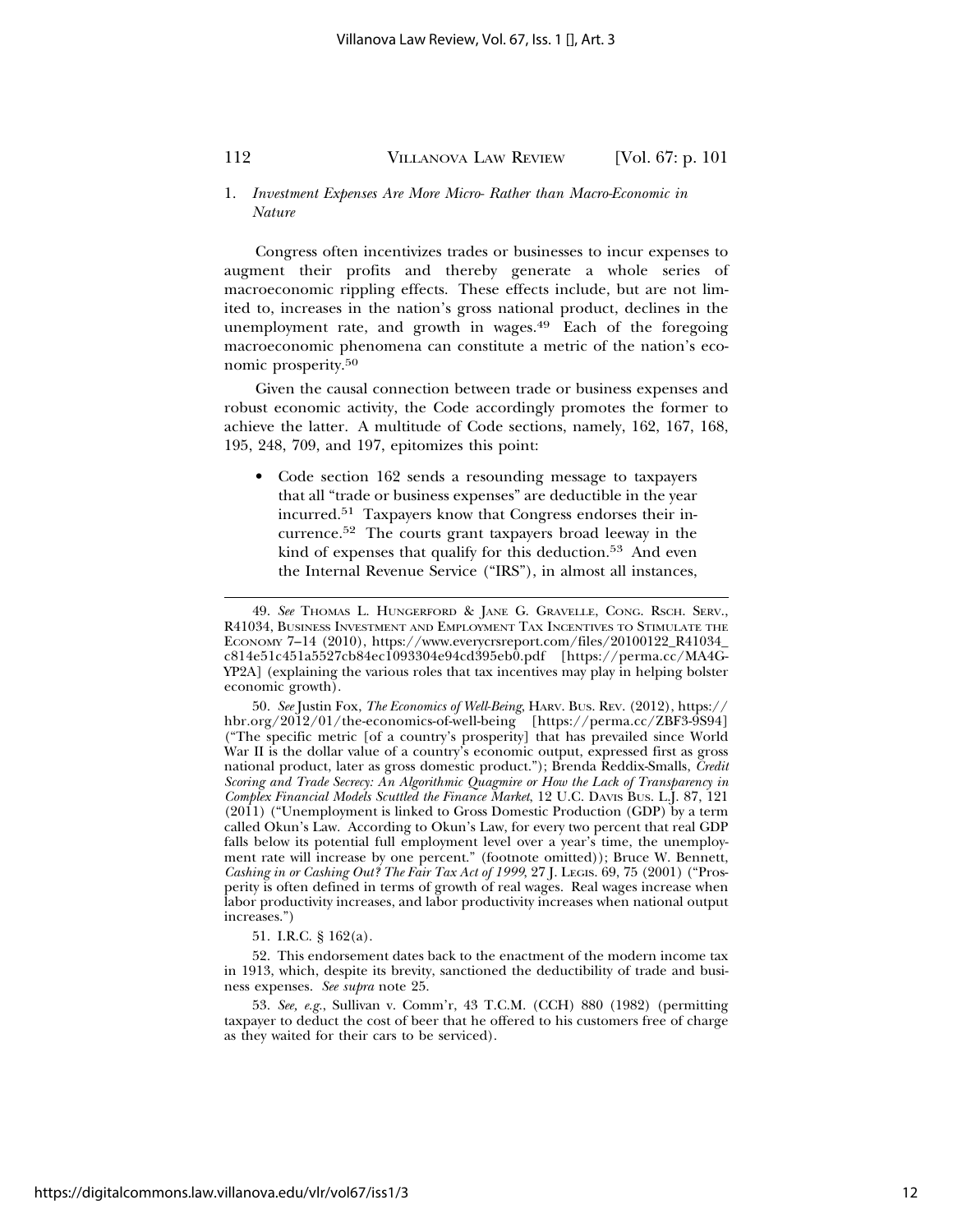defers to taxpayers regarding the nature of the trade or business expenses that they incur.54

- Congress wrote Code sections 167 and 168 in a tax-favorable manner, implicitly inviting taxpayers to secure whatever plant and equipment they believe necessary to make their trades or businesses flourish.55 This is evident under current law as taxpayers may immediately expense the vast majority of plant and equipment that they purchase.<sup>56</sup> And even in those instances when immediate expensing is disallowed, the Code still affords accelerated depreciation allowances for tangible personal property acquisitions.57
- Code sections 195, 248, and 709 provide generous allowances regarding trade or business start-up expenses.58 Depending upon the dollar amount of expenses, taxpayers may immediately deduct these costs or be required to amortize them. Absent this allowance, they might otherwise have to be permanently capitalized.59 The congressional message here could not be clearer: the government commends taxpayers who wish to start new business enterprises, and, accordingly, the expenses associated with such endeavors will be treated tax favorably.60
- Code section 197 permits purchased goodwill to be amortized over a 15-year time period.<sup>61</sup> Enacted two decades ago,<sup>62</sup> Code section 197 relaxed the prior rule, which required that these expenditures be capitalized.<sup>63</sup>

55. *See* I.R.C. §§ 167(a), 168(a).

56. *Id.* §§ 168(k), 179(a).

57. *See, e.g.*, Douglas A. Kahn, *Accelerated Depreciation*–Tax Expenditure or Proper Allowance for Measuring Net Income?, 78 MICH. L. REV. 1 (1979) (arguing accelerated depreciation is consistent with normative tax principles).

58. I.R.C. §§ 195(a), 248(a), 709(a).

59. *Id.* § 195(b).

60. H.R. REP. NO. 96-1278, at 10 (1980) (noting that the purpose of the legislation was to "encourage formation of new businesses and decrease controversy and litigation arising under present law with respect to the proper income tax classification of startup expenditures"); S. REP. NO. 96-1036, at 11 (1980) (making a near-identical declaration).

61. I.R.C. § 197(a).

62. Omnibus Budget Reconciliation Act of 1993, Pub. L. No. 103-66, § 13261, 107 Stat. 312 (1993).

63. *See* U.S. GOV'T ACCOUNTABILITY OFF., GAO/GGD-91-88, TAX POLICY: IS-SUES AND POLICY PROPOSALS REGARDING TAX TREATMENT OF INTANGIBLE ASSETS 2 (1991), https://www.gao.gov/assets/160/150945.pdf [https://perma.cc/BHM7- Z2TH] (noting that under prior law, "[p]urchased goodwill and other intangible assets without determinable useful lives are not amortizable"). The rationale Congress offered for adding this Code section was to eliminate controversies concern-

<sup>54.</sup> INTERNAL REVENUE SERV., PUBLICATION 535, BUSINESS EXPENSES (2021), https://www.irs.gov/pub/irs-pdf/p535.pdf [https://perma.cc/V32K-8TPZ] (delineating the broad array of permissible business expense deductions).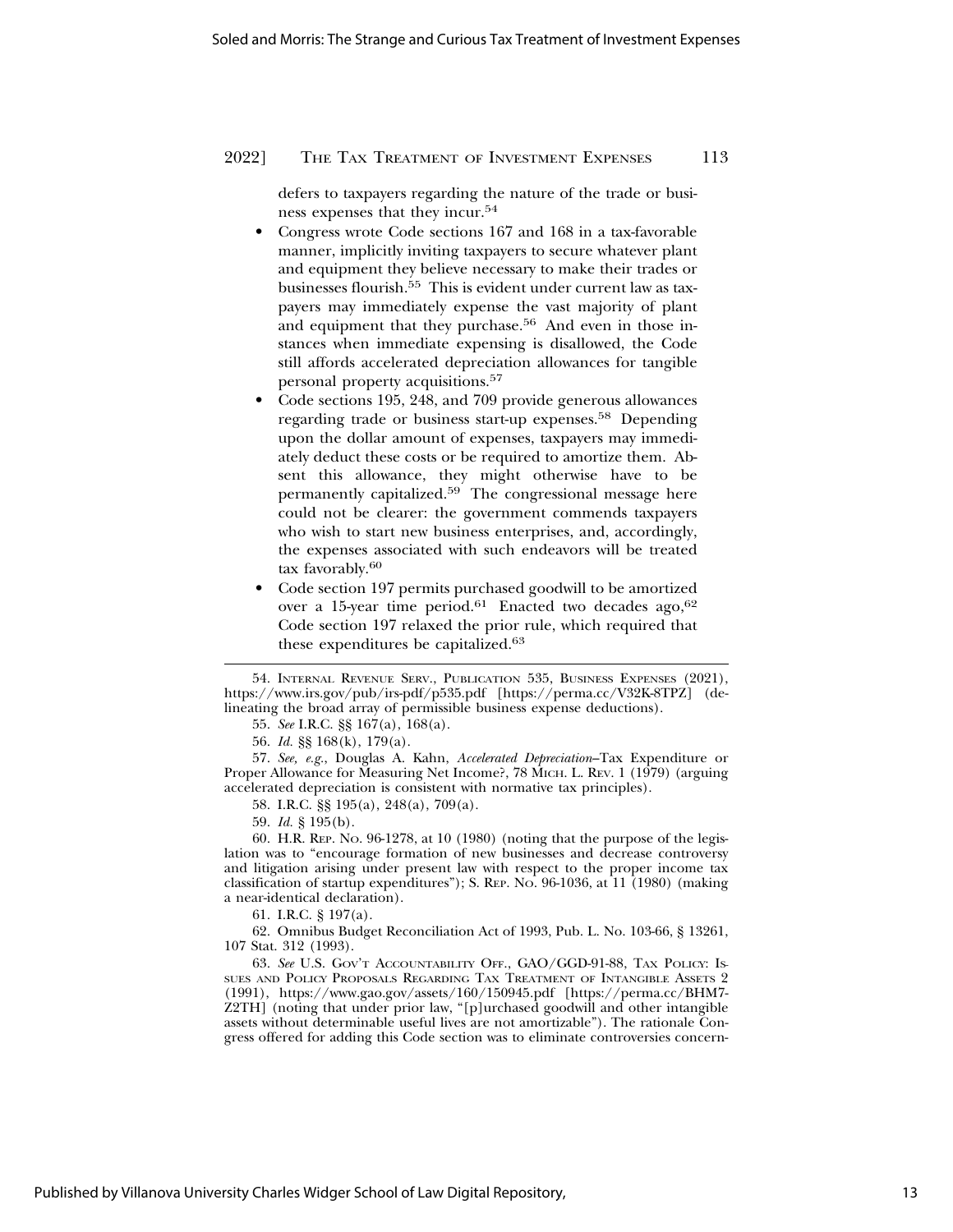Beyond the foregoing generous business deduction allowances, the Code provides few limitations regarding the availability of business deduction allowances in general. Therefore, regarding trade or business expenses, if taxpayers wish to splurge on first-class plane tickets, offer their employees lavish fringe benefits, or reward trusted directors and officers with extravagant compensation packages, they may do so without any government interference.64

From Congress's self-interested point of view, the wealth that such trade or business expenditures produce is shared: both producers and consumers are benefactors. By way of contrast, unlike those taxpayers who engage in trade or businesses who gauge their success based upon the fulfillment of others' needs (e.g., how much inventory they can sell, the number of surgeries they perform, or pharmaceutical drugs they may dispense), those who invest gauge their success by one simple metric: how much money they, personally, can make. Accordingly, Congress does not view such expenditures as sympathetically and, thus, treats them far less tax favorably.

#### 2. *Chemical Rushes Indicative of Personal Consumption*

There is a long history of commentators and others who equate investing with a form of gambling.<sup>65</sup> This comparison resonates because both activities engender risk. When taxpayers make investments, they must consider a whole continuum of risks: safe investments, such as certificates of deposit, usually engender little risk, while more precarious investments, such as providing equity to start-up enterprises, usually incite great

65. *See, e.g.*, Christine Hurt, *Regulating Public Morals and Private Markets: Online Securities Trading, Internet Gambling, and the Speculation Paradox*, 86 B.U. L. REV. 371, 377 (2006) ("Any attempt to substantively distinguish all types of gambling (from slot machines to poker to sports betting) from all types of investing (from longterm ownership to day trading to purchasing derivatives) is illusory."); Christopher T. Pickens, Comment, *Of Bookies and Brokers: Are Sports Futures Gambling or Investing, and Does It Even Matter?*, 14 GEO. MASON L. REV. 227, 247–48 (2006) (claiming that gambling and investing "cannot be distinguished based on their respective consequences, because every negative consequence of gambling is also a consequence of some investing activities").

ing the determination of " $(1)$  whether an amortizable intangible asset exists;  $(2)$  in the case of an acquisition of a trade or business, the portion of the purchase price that is allocable to an amortizable intangible asset; and (3) the proper method and period for recovering the cost of an acquired amortizable intangible." S. Rep. No. 1134, 103d Cong., 1st Sess. 216 (1993).

<sup>64.</sup> *See, e.g.*, Wendy Gerzog Shaller, *Reforming the Business Meal Deduction: Matching Statutory Limitations with General Tax Policy*, 24 DUQ. L. REV. 1129, 1133 (1986) ("Although an expense must be reasonable and not extravagant or lavish to be deductible, and although such items as champagne and caviar were intended to be nondeductible excesses, the Service rarely attacks the 'lavish' element of the cost unless the taxpayer falls within . . . [the scope of an] abuse situation." (footnotes omitted)). *See generally* Mary Louise Fellows & Lily Kahng, *Costly Mistakes: Undertaxed Business Owners and Overtaxed Workers*, 81 GEO. WASH. L. REV. 329 (2013) (explaining the wide leverage that business owners have in deducting trade and business expenses).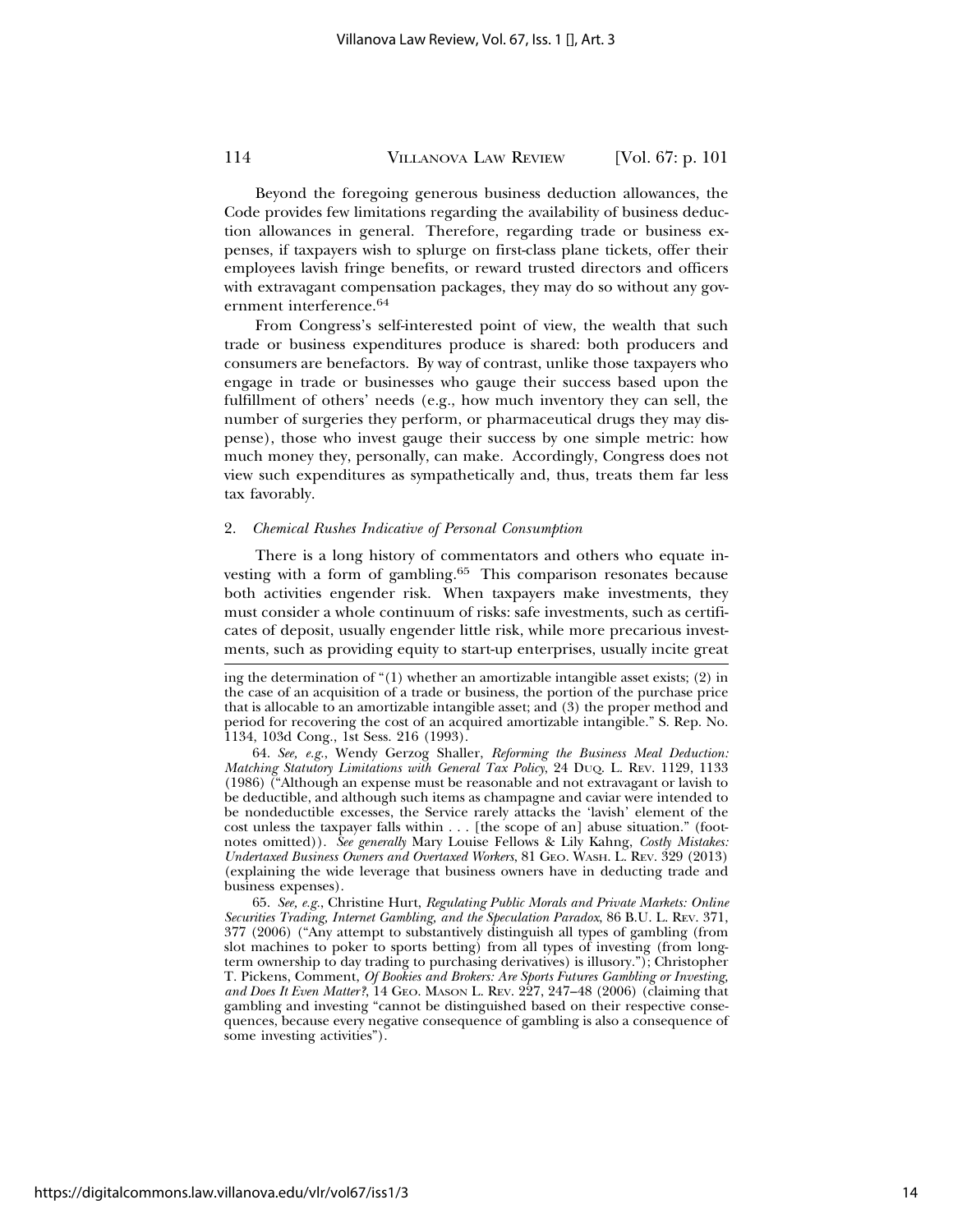risk. The same psychology extends to gambling, where gamblers endure a whole continuum of risks. For example, at horse races, placing a bet on the favorite to "show" (i.e., betting on a horse to place in the first, second, or third positions) usually prompts little risk, whereas placing a wager on a dark or unknown horse to win is fraught with peril.

Given the potential risk of losing in gambling and recognizing that the deck is typically stacked against gamblers, the question is why gamblers nevertheless participate in this activity. The reasons are multifaceted, 66 but often it comes down to personal enjoyment: study after study indicates that gamblers have an adrenaline rush when they wager and engage in risk.67 In scientific terms, our brains release a chemical known as dopamine, which makes us want to seek more: "Dopamine is a chemical that's released when we do something that makes us feel good—like eating pizza or having sex or exercising. These activities stimulate the brain, and the dopamine release triggers the brain to want to do them again."68

Human evolution is responsible for the fact that our brains have this chemical reaction. Dopamine is a chemical messenger between nerve cells, enabling us to strive and focus.69 In evolutionary terms, dopamine appears responsible for human beings' social intelligence and our ability to work together in communal settings.70 This is a good sensation, giving us the feeling of empowerment. Unfortunately, it's the same sensation that drug addicts often attempt to replicate by seeking to induce a similar reaction through their use of heroin and cocaine.<sup>71</sup>

68. John Wilson, *Neuropsychology of Sports Betting: There's a Reason You Want to Keep Placing More Bets*, SPORTS HANDLE (May 2, 2018), https://sportshandle.com/ neuropschology-of-sports-betting-dopamine/ [https://perma.cc/TDL3-C5PT].

<sup>66.</sup> *See, e.g.*, Mark D. Griffiths, *Why Do You Gamble?*, PSYCH. TODAY (Aug. 26, 2015), https://www.psychologytoday.com/us/blog/in-excess/201508/why-do-yougamble [https://perma.cc/TA8C-2XNW] (explaining the complex motivations that drive individuals to gamble).

<sup>67.</sup> *See* Chris Baraniuk, *Why Gamblers Get High Even When They Lose*, BBC (July 21, 2016), https://www.bbc.com/future/article/20160721-the-buzz-that-keepspeople-gambling [https://perma.cc/3Q7Q-RXSX] (reporting on various scientific studies that verified that people achieved emotional satisfaction from gambling); Ferris Jabr, *How the Brain Gets Addicted to Gambling*, SCI. AM. (Nov. 1 2013), https:// www.scientificamerican.com/article/how-the-brain-gets-addicted-to-gambling/ [permalink unavailable] ("Addictive drugs and gambling rewire neural circuits in similar ways.").

<sup>69.</sup> Hope Cristol, *What Is Dopamine?*, WEBMD https://www.webmd.com/ mental-health/what-is-dopamine [https://perma.cc/7QNS-842A] (last updated June 14, 2021) (medically reviewed by Dr. Smitha Bhandari).

<sup>70.</sup> *See* Ann Gibbons, *Dopamine May Have Given Humans Our Social Edge over Other Apes*, SCIENCE (Jan. 22, 2018), https://www.science.org/content/article/ dopamine-may-have-given-humans-our-social-edge-over-other-apes [permalink unavailable] (describing dopamine levels in chimpanzees and other primates compared to humans).

<sup>71.</sup> Scientific researchers have drawn this conclusion, namely, the connection between drug use and dopamine. *See* Nora D. Volkow, Joanna S. Fowler, Gene-Jack Wang, James M. Swanson & Frank Telang, *Dopamine in Drug Abuse and Addiction: Results of Imaging Studies and Treatment Implications*, NEUROLOGICAL REV. (2007),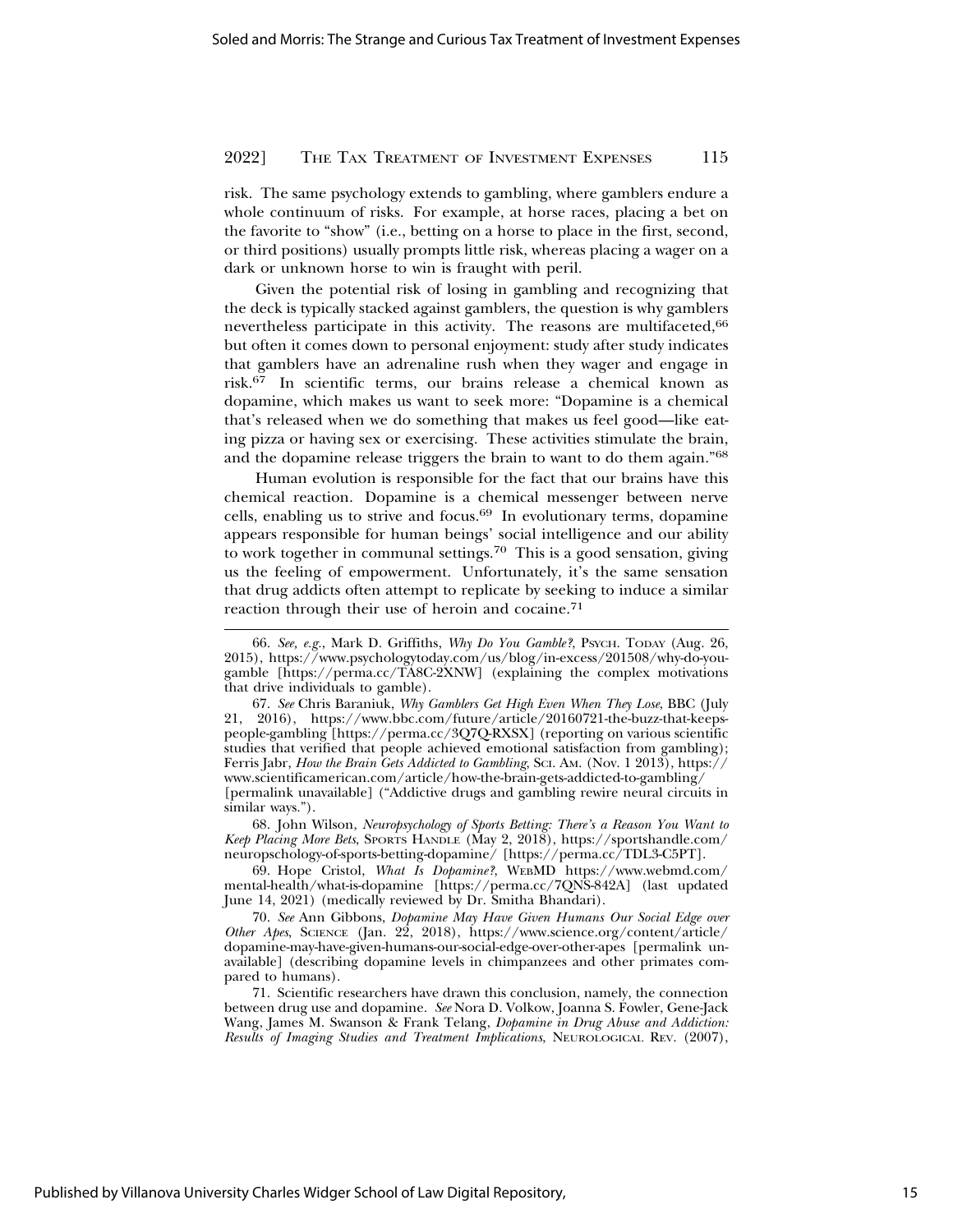When it comes to investing, the investor's brain functions much in the same way as a gambler's brain. Indeed, Harvard medical researchers have reported that when it comes to investing, "activations seen in four regions of the brain . . . in response to monetary prospects and outcomes overlap those observed in response to cocaine infusions in research subjects addicted to cocaine."72 The reason for the brain's similar chemical reaction in gambling and investing makes sense: these chemical dynamics open the door to supposed clarity of mind.

From an income tax perspective, the similarity between the brain's chemical reaction to gambling and the brain's chemical reaction to investing warrants further examination. Consider that, ordinarily, the purchase of Xerox paper for the office printer or new pens for the business supply cabinet triggers no intrinsic gratification or fulfillment. By way of contrast, if a taxpayer pays an investment management fee to an investment professional, it's somewhat akin to tipping a blackjack dealer to deal a good hand.73 And, if the scientific studies are correct, the taxpayer is apt to experience a chemical rush then and an even greater one if her gamble pays off and the investment proves profitable.74

Such chemical rushes could signify personal consumption, a clear demarcation of non-deductibility. Perhaps because these chemical rushes likely lack the same vibrancy as chemical rushes for the purchase of other items of personal consumption (such as a new car or flat-screen TV), Con-

#### *Id*.

72. David Floyd, *How Investing and Cocaine Look [the] Same to Brain*, INVES-TOPEDIA (June 25, 2019), https://web.archive.org/web/20201109042751/https:// www.investopedia.com/news/study-investing-and-cocaine-look-same-brain/ [permalink unavailable].

73. *See* Anna Almendrala, *It Turns Out We Love Tipping for All the Wrong Reasons*, HUFFPOST (July 7, 2016), https://www.huffpost.com/entry/the-psychologicalreasons-you-tip-at-restaurants\_n\_57754149e4b042fba1cf5bd5 [https://perma.cc/ Z8P8-DQWJ] (explaining why part of the reason people give tips is the emotional high they receive in rewarding others' efforts).

74. The scientific community shares this perspective:

Behavioral economists, like Princeton's Daniel Kahneman, who won the Nobel Prize for Economics in 2002, began teaming up with neuroscientists, like Peter Shizgal at Concordia University in Montreal. In one study, the pair used gambling games and neuroimaging techniques to look at what part of the brain is triggered when people anticipate winning money. They found that monetary rewards trigger the same brain activity as good tastes, pleasant music or addictive drugs.

Jane Spencer, *Lessons from the Brain-Damaged Investor*, WALL ST. J. (July 21, 2005, 12:01 AM), https://www.wsj.com/articles/SB112190164023291519 [https:// perma.cc/6J2X-6TAP].

https://jamanetwork.com/journals/jamaneurology/fullarticle/794743 [https:// perma.cc/K2HM-DJAY].

Imaging studies have provided new insights on the role of dopamine (DA) in drug abuse and addiction in the human brain. These studies have shown that the reinforcing effects of drugs of abuse in human beings are contingent not just on DA increases per se in the striatum (including the nucleus accumbens) but on the rate of DA increases.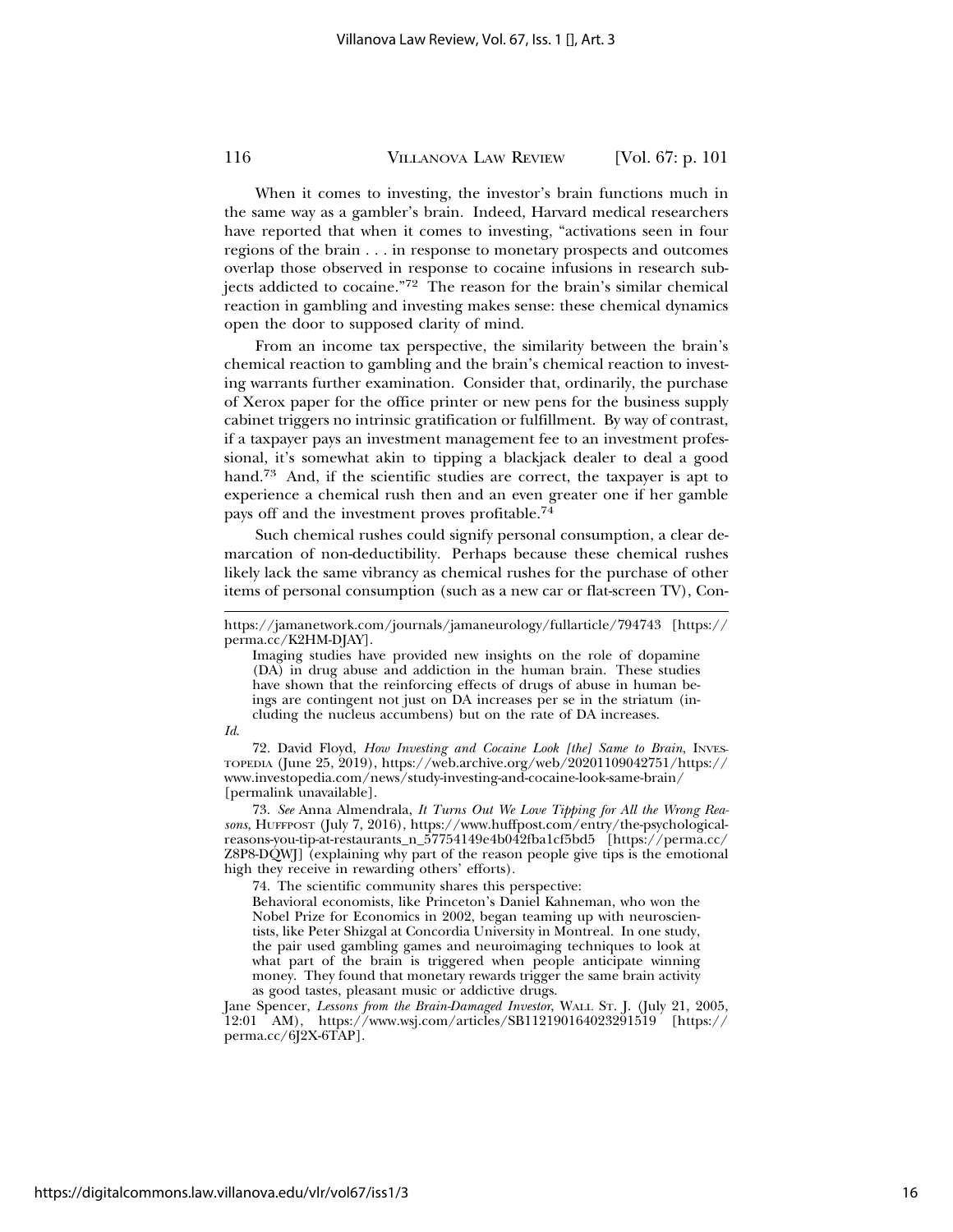gress has hesitated to disallow them in their entirety. However, simple human biology is at least one possible rationale behind congressional reluctance to treat trade or business expenses and investment expenses the same.<sup>75</sup>

#### 3. *Lack of Social Interaction and Input of Sweat and Toil*

The incurrence of trade or business expenses and the incurrence of investment expenses have a common goal in mind, namely, making profits. But, in several important respects, the similarity between the two kinds of expenses ends there.

For starters, the incurrence of trade or business expenses generally engenders dynamic social interaction and commerce between willing buyers and sellers. Sellers must produce products, secure inventory from suppliers, or perfect a specialized service skill (e.g., lawyering). Then, those taxpayers immersed in this process must market their merchandise or skills to attract a customer base. The combination of all of these activities has a penetrating economic effect that ranges from continuous social interactions with employees, independent contractors, suppliers, and office staff to regular engagements with customers at store locations or online. Sellers who incur trade or business expenses are certainly intent on enhancing their bottom lines, but buyers are able to secure sought-after goods and services at purchase prices they believe to be reasonable.

Politicians routinely applaud economic commerce of this sort.76 Furthermore, rarely a day goes by that the press and news media don't take note with praise when employers hire huge numbers of employees<sup>77</sup> or

*Id.*

77. There are a myriad of examples of this phenomenon. For a recent such one, see*, e.g.*, Chip Cutter, *Amazon Wants to Train 29 Million People to Work in the Cloud*, WALL ST. J. (2020), https://www.wsj.com/articles/amazon-wants-to-train-29 million-people-to-work-in-the-cloud-11607621622 [https://perma.cc/9BLX-JST8].

Amazon.com Inc. announced an effort . . . aimed at helping 29 million people world-wide retrain by 2025, giving them new skills for cloud-computing roles as the pandemic upends many careers. The online giant committed \$700 million last year to reskilling 100,000 of its own workers

<sup>75.</sup> Indeed, in enacting Code section 67, which limits the deductibility of investment expenses, the Senate Finance Committee asserted that this deduction (and other miscellaneous deductions) appeared to be characteristically "voluntary personal expenditures," implying that they resembled consumption expenditures rather than business expenses. S. REP. NO. 99-313, at 78 (1986).

<sup>76.</sup> *See, e.g.*, Lisa Friedman, Coral Davenport & Christopher Flavelle, *Biden, Emphasizing Job Creation, Signs Sweeping Climate Actions*, N.Y. TIMES (Jan. 27, 2021), https://www.nytimes.com/2021/01/27/climate/biden-climate-executive-orders.html [https://perma.cc/S3QY-FFZX].

And in a clear echo of former President Barack Obama's claims that his climate policies would create millions of 'green jobs,' Mr. Biden also said his agenda would create 'prevailing wage' employment and union jobs for workers to build 1.5 million new energy-efficient homes, to manufacture and install a half-million new electric-vehicle charging stations, and to seal off one million leaking oil and gas wells.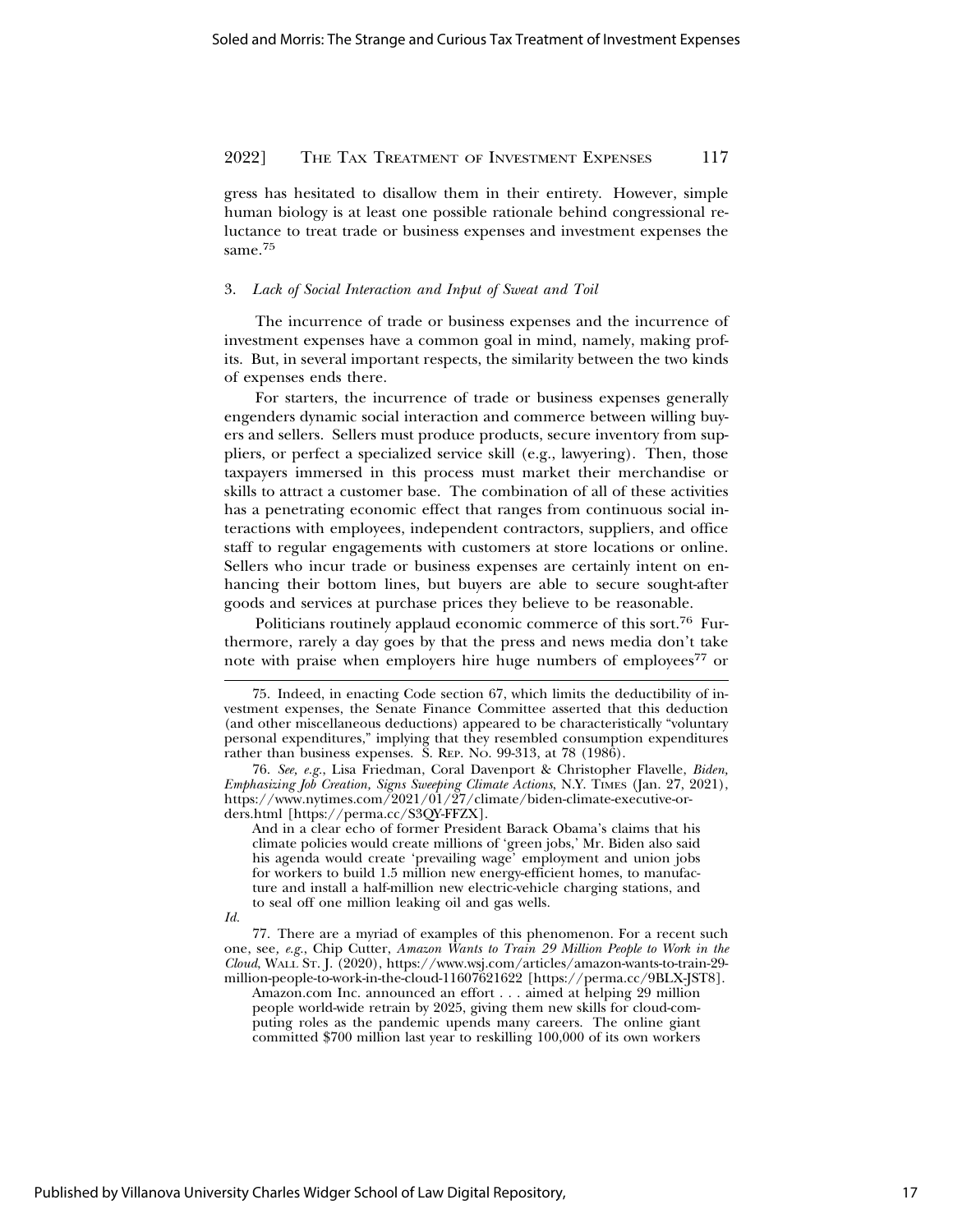government officials seek to lure Fortune 500 companies to their environs.78 The reason for such accolades is clear: commerce of this sort enriches large swaths of society, such as suppliers, delivery personnel, office staff, and a whole host of others.

The same financial and social characterizations cannot generally be made regarding the incurrence of investment expenses. Such expenditures are usually incurred with far less human interaction and contact. Often, taxpayers engage the services of investment advisers and others with financial acumen; but once these relationships are established, although there is ordinarily periodic updating, further social interaction is typically scant.79 In almost all cases, any interaction to be had will significantly pale in comparison to the interaction in relationships forged in traditional trade or business settings. Relatedly, when a trade or business succeeds, many others frequently ride on its coattails (e.g., employees, equity holders, and consumers). When a particular investment proves lucrative, however, its sole benefactor is usually just the investor.

Furthermore, many investors do not sweat or toil in the form of labor to realize their profits. Instead, they figuratively profit off the sweat and toil of others' labor, all the while never lifting a finger. Because almost all investors are economically well-to-do,<sup>80</sup> the majority of them will either reinvest their earnings or, alternatively, purchase items that have the aura of conspicuous consumption (e.g., fancy sports cars, large yachts, and private planes).<sup>81</sup>

*Id.*

78. *See, e.g.*, Peter D. Enrich, *Saving the States from Themselves: Commerce Clause Constraints on State Tax Incentives for Business*, 110 HARV. L. REV. 377, 380 (1996) ("In recent years, the states have enacted a vast array of tax provisions that are designed to lure businesses to locate their facilities in the state, and interstate 'bidding wars' offering tax breaks for major new facilities have become commonplace.").

79. *See* Forbes Finance Council, *16 Strategies to Help Financial Advisors Improve Their Customer Service*, FORBES (2020), https://www.forbes.com/sites/forbesfinance council/2020/02/24/16-strategies-to-help-financial-advisors-improve-their-custo mer-service/?sh=4dda8ee19ed1 [https://perma.cc/B3NZ-49FD] ("Frequently, financial advisors miss the mark on check-ins with clients. An annual review is a bare  $minimum \ldots$ .").

80. *See, e.g.*, Kim Parker & Richard Fry, *More Than Half of U.S. Households Have Some Investment in the Stock Market*, PEW RES. CTR. (Mar. 25, 2020), https:// www.pewresearch.org/fact-tank/2020/03/25/more-than-half-of-u-s-householdshave-some-investment-in-the-stock-market/ [https://perma.cc/8ULG-BP4D] (explaining that high-income families tend to have higher investments in the stock market than those families with lower incomes).

81. *See, e.g.*, Paul Sullivan, *Yachts Are for More Than Lounging*, N.Y. TIMES (Mar. 6, 2020), https://www.nytimes.com/2020/03/06/your-money/yacht-charter-adventure-cruise.html [https://perma.cc/4LBU-48XD] ("Yacht—the mere word connotes luxury and easy living. They are a symbol of wealth second only to private jets.").

in the U.S. The new effort will build on existing programs and include new ones in partnership with nonprofits, schools and others.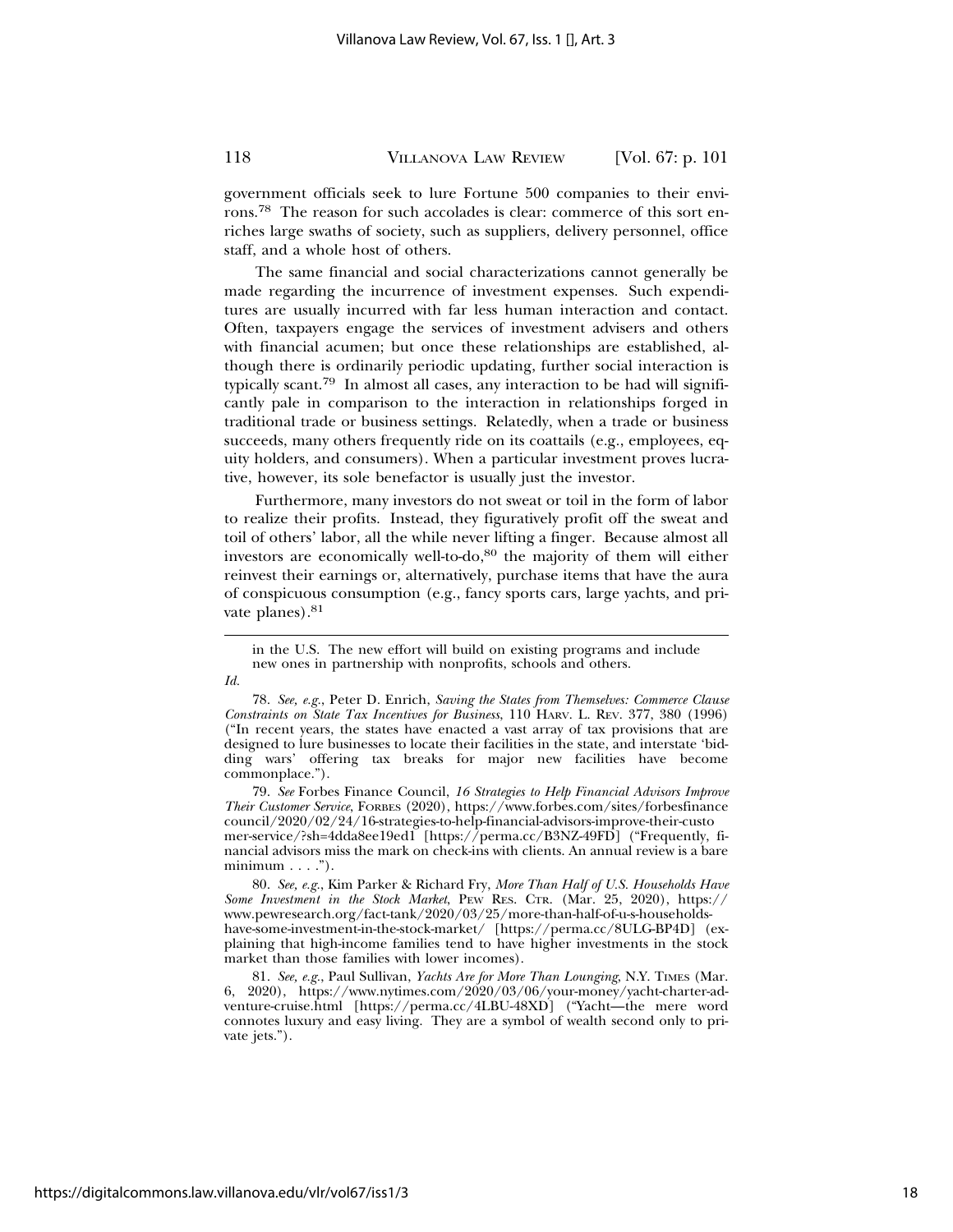This is not to say that investors, as a class of taxpayers, are merely frivolous consumers or that the process of investing does not serve useful societal and economic purposes.82 But, as a general axiom, the public would appear to know successful businesses (i.e., those that they regularly visit in person or on online) far more than successful investors, the vast majority of whom they undoubtedly never met.83 And nowhere is this proposition clearer than in the way that Congress, for tax purposes, treats the expenditures that each business and investor makes.

#### B. *Preferential Tax Treatment Afforded Investment Returns*

When it comes to making investments that may spur economic growth, Congress has sought to make the tax landscape as attractive as possible. And so, over the course of the last century, the Code has treated gains associated with capital investments with preferential tax treatment.84 More specifically, under current law, long-term capital gains are taxed at approximately half the tax rate as is ordinary income.85 This same proinvestment psychology also extends to expenditures made in corporate equity, the dividends from which are likewise accorded preferential tax rates.86 Beyond preferential tax rates, the Code permits taxpayers to defer income recognition until there is a so-called realization event—generally, a sale or exchange.87 This enables taxpayers to secure tremendous tax

84. *See* GREGG A. ESENWEIN, CONG. RSCH. SERV., RS20250, CAPITAL GAINS TAX RATES AND REVENUES 4 tbl.1 (2007), https://www.everycrsreport.com/files/ 20070404\_RS20250\_ 97714548762fae68311bda9abfc7c8ac75cc37a5.pdf [https:// perma.cc/7HBP-ECNJ] (listing the statutory marginal tax rates on long-term capital gains income). See generally Noël B. Cunningham & Deborah H. Schenk, The *Case for a Capital Gains Preference*, 48 TAX L. REV. 319 (1993) (explaining the various rationales for a capital gains rate preference and evaluating their legitimacy).

- 85. *See* I.R.C. § 1(h) (2021).
- 86. *See id.* § 1(h)(11)(B).

<sup>82.</sup> *See, e.g.*, Kimberly Amadeo, *How the Stock Market Affects the US Economy*, BAL-ANCE (Nov. 27, 2020), https://www.thebalance.com/how-do-stocks-and-stock-investing-affect-the-u-s-economy-3306179 [https://perma.cc/C4GP-LZH4] ("Growing, successful businesses need capital to fund growth and the stock market is a key source. In order to raise money this way, owners must sell part of the company, and to do so they 'take the company public' through an initial public offering (IPO) of the company's shares.").

<sup>83.</sup> Most taxpayers will likely know the names of the nation's largest companies, such as Walmart, Amazon, ExxonMobil, Apple, CVS Health, Berkshire Hathaway, and UnitedHealth Group. *See Fortune 500 List of Companies 2020*, FOR-TUNE (2020), https://fortune.com/fortune500/ [https://perma.cc/J6NT-XEYN] (last visited Jan. 27, 2022). By contrast, far fewer will know the names of the top seven investors in the world. *See* Bryan Rich, *Meet the 7 Richest Investors on the Planet*, FORBES (Mar. 1, 2016), https://www.forbes.com/sites/bryanrich/2016/03/01/ meet-the-richest-investors-on-the-planet/ [https://perma.cc/2D9B-BF7J] (naming the top investors as Warren Buffett, George Soros, Carl Icahn, Ray Dalio, James Simons, Steve Cohen, and David Tepper).

<sup>87.</sup> *Id.* § 1001(c).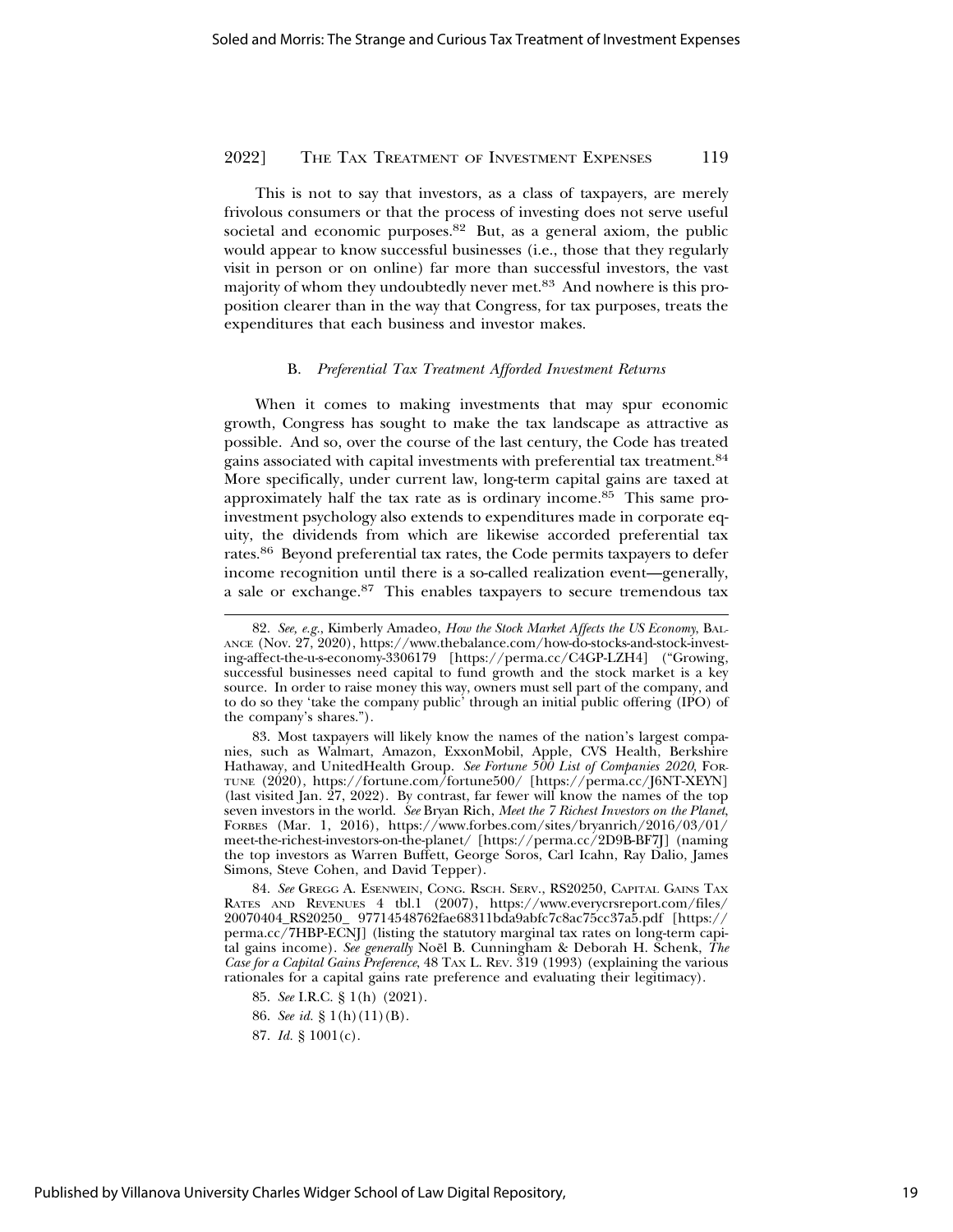savings as they can prolong realization events to years of their choosing<sup>88</sup> and, in some instances, eliminate income recognition altogether.89

By way of contrast, income derived from trades or businesses is taxed as ordinary income.90 As such, the Code does not grant a tax rate preference. Furthermore, there is no opportunity to defer income recognition.<sup>91</sup> Thus, when a trade or business corporate taxpayer earns income, it is subject to a flat tax rate.<sup>92</sup> And when a trade or business noncorporate taxpayer earns income, it is subject to a progressive tax rate.<sup>93</sup> In addition, depending upon the taxpayer's accounting method, income generally must be reported in the year accrued or cash payment is received.<sup>94</sup>

Given that the Code treats investment and trade or business incomes so dissimilarly, it can be argued that Congress purposefully took this into account in the handling of expense deductibility. More specifically, with respect to investment expense deductions, Congress treats them with circumspection; with respect to trade and business expense deductions, Congress fosters their liberal utilization. A possible rationale for these different treatment modes is that doing so attempts to level the playing field between them.

By way of example, consider the plights of Taxpayers A and B. Suppose Taxpayer A operates a business and incurs \$20 of expenses and earns \$100 of profits. Suppose further that Taxpayer A may deduct the entire \$20 expense from the \$100 profits for a net amount of \$80, which is taxed at an ordinary income tax rate of 40%. After expenses and taxes, Taxpayer A would have \$48 to show for her efforts (i.e.,  $$100$  (gross) – \$52  $[\$20$  (expenses) + \$32 (taxes)]). By way of contrast, suppose Taxpayer B makes an investment and incurs \$20 of expenses and earns \$100 of profit. Suppose further that Taxpayer B may only deduct half of her investment expenses, or \$10, from the \$100 profit, and the resulting net \$90 gain

89. *See, e.g.*, I.R.C. §§ 1014(a) (making the tax basis of a decedent's asset equal to fair market value at death),  $1202(a)$  (eliminating taxable gain on so-called qualified small business stock),  $1400Z-2(a)$  (eliminating capital gains in some cases related to opportunity zone investments).

- 92. *Id.* § 11(b).
- 93. *Id.* § 1(a)–(c).

94. *See* Treas. Reg. § 1.451-1(a) (1987) (establishing that "[g]ains, profits, and income" must be reported in the year these items are "actually" or "constructively" received, whichever is earlier).

<sup>88.</sup> *See* Rodney P. Mock & Jeffrey Tolin, *Realization and Its Evil Twin Deemed Realization*, 31 VA. TAX REV. 573, 576 (2012) ("The doctrine of realization has been intertwined with the federal tax definition of income since the early days of the U.S. income tax system. Realization is pervasive in our tax laws, and has historically been the foundation upon which income inclusion is built."); David Elkins, *The Myth of Realization: Mark-to-Market Taxation of Publicly-Traded Securities*, 10 FLA. TAX REV. 375, 376 (2010) ("Although a serious deviation from the pure concept of income, [realization] was adopted nonetheless as a means of contending with practical difficulties inherent in taxing appreciation of assets held by the taxpayer.").

<sup>90.</sup> *Id.* § 1222(a).

<sup>91.</sup> *Id.* § 451(a).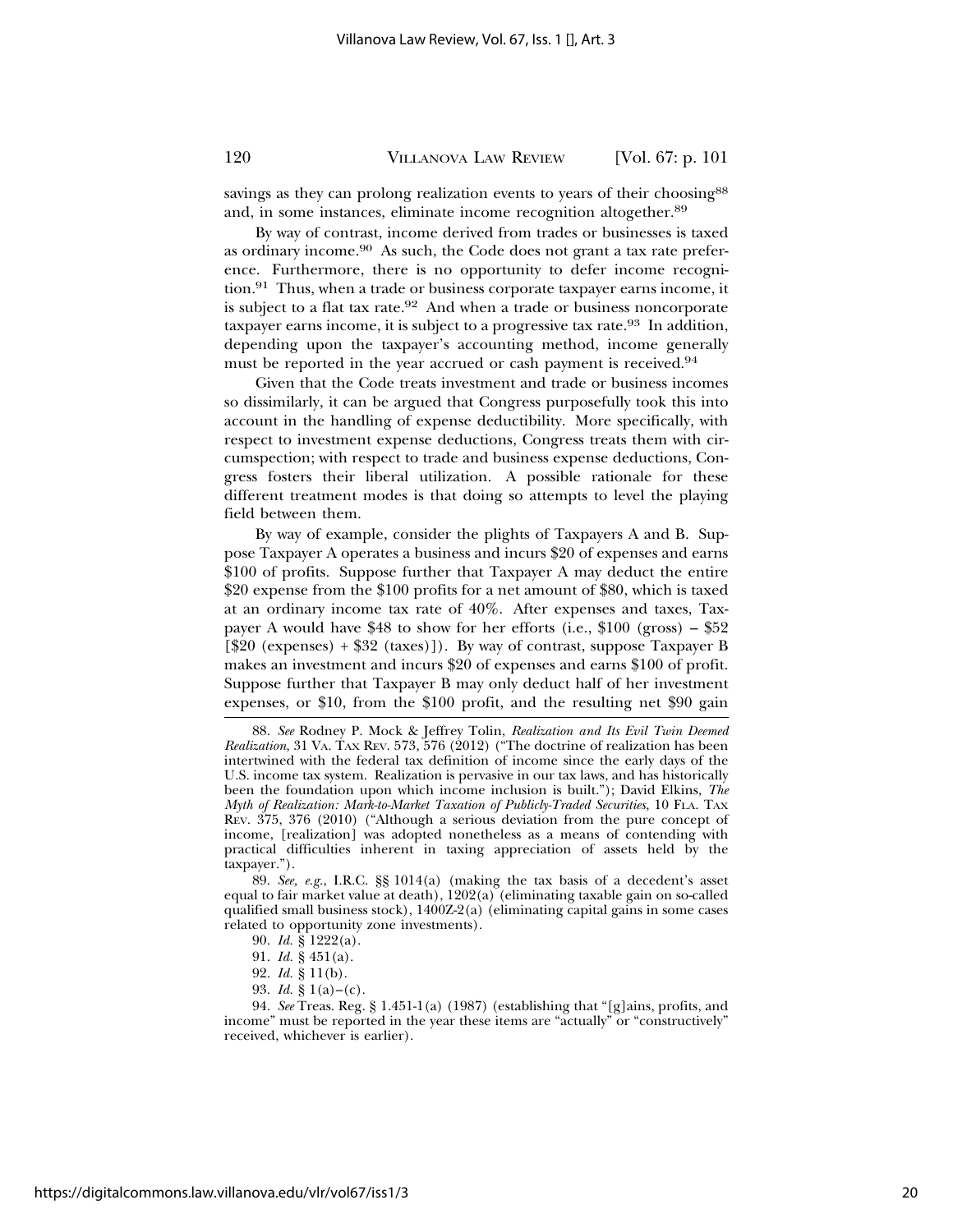would be taxed at a capital gains tax rate of 20%. After expenses and taxes, the taxpayer would have \$62 to show for her efforts (i.e., \$100 (gross) – \$38 [\$20 (expenses) + \$18 (taxes)]).

Even though Taxpayer B is permitted to deduct less than Taxpayer A, Taxpayer B is left with more take-home profit at the end of the day because Taxpayer B's net gain is taxed at the much lower capital gains rate. By limiting the amount of investment expenses that Taxpayer B may deduct and thereby having her bear an additional \$2 tax on the amount of the disallowed deduction (i.e.,  $20\% \times 10$  (disallowed deduction)), Congress is infusing the tax system with a modicum of equity, at least between (i) tradespeople or businesspeople and the income they earn, which is taxed at an ordinary tax rate; and (ii) investors and the income they earn, which is taxed at a capital gains tax rate.<sup>95</sup>

Utilizing the reasoning embraced in the *Arrowsmith* decision, another Supreme Court case, namely, *United States v. Skelly Oil Co.*, mandated that taxpayers, based upon how they stated their income, be consistent in the manner that they reported their deductions. 394 U.S. 678 (1969). In *Skelly Oil*, the taxpayer, a natural gas producer, earned \$505,536.54 during tax years 1952 through 1957; but because of a 27.5% depletion allowance under Code section 613, the taxpayer only reported \$366,513.99. *Id.* at 679-80. In 1958, however, the taxpayer had to refund the entire \$505,536.54 it had previously collected from customers and sought to deduct an equivalent dollar amount. *Id.* at 680. The IRS objected, claiming that the taxpayer's deduction should be limited to what the taxpayer reported as income, otherwise "a total of \$1.27  $1/2$  in deductions [would flow] for every \$1 refunded to [taxpayer's] customers." *Id.* at 684. In analyzing the facts in *Skelly Oil*, Justice Marshall ruled in favor of the IRS's position, holding:

In essence, oil and gas producers are taxed on only [72.5%] of their "gross income from the property" whenever they claim percentage depletion. The remainder of their oil and gas receipts is in reality tax-exempt. We cannot believe that Congress intended to give taxpayers a deduction for refunding money that was not taxed when received. . . . Accordingly, Arrowsmith teaches that the full amount of the repayment cannot, in the circumstances of this case, be allowed as a deduction.

<sup>95.</sup> When resolving disputes between the IRS and taxpayers, the judiciary has also embraced this symmetrical equity principle, best epitomized by the so-called Arrowsmith Doctrine. *See generally* Joel Rabinovitz, *Effects of Prior Year's Transactions on Federal Income Tax Consequences of Current Receipts or Payments*, 28 TAX L. REV. 85 (1972) (explaining the role that the *Arrowsmith* case plays in determining the amount and character of a deduction in a later year related to a payment received in an earlier year). This doctrine, eponymously named after the *Arrowsmith v. Commissioner* decision, 344 U.S. 6 (1952), demands that taxpayers exercise consistency in their tax reporting practices. To illustrate, in *Arrowsmith*, the taxpayer treated corporate liquidation proceeds as capital gains. *Id.* at 7. Yet, when the taxpayer subsequently had to refund some of the corporate liquidation proceeds that he had received years earlier, he characterized his payment on his current tax return as an ordinary loss. *Id.* Consistent with the taxpayer's prior year's tax return, in which he had reported a capital gain, the IRS argued that the related loss also had to be capital rather than ordinary. *Id.* at 8. In analyzing the facts of this case, the U.S. Supreme Court held in the IRS's favor, ruling that the reported loss, like the reported gain, had to be treated as capital in nature. *See, e.g.*, Fed. Bulk Carriers, Inc. v. Comm'r, 66 T.C. 283 (1976) (holding that amounts paid by taxpayers were essentially purchase price adjustments, and, as such, the character of such deductions must be consistent with the character of the income reported).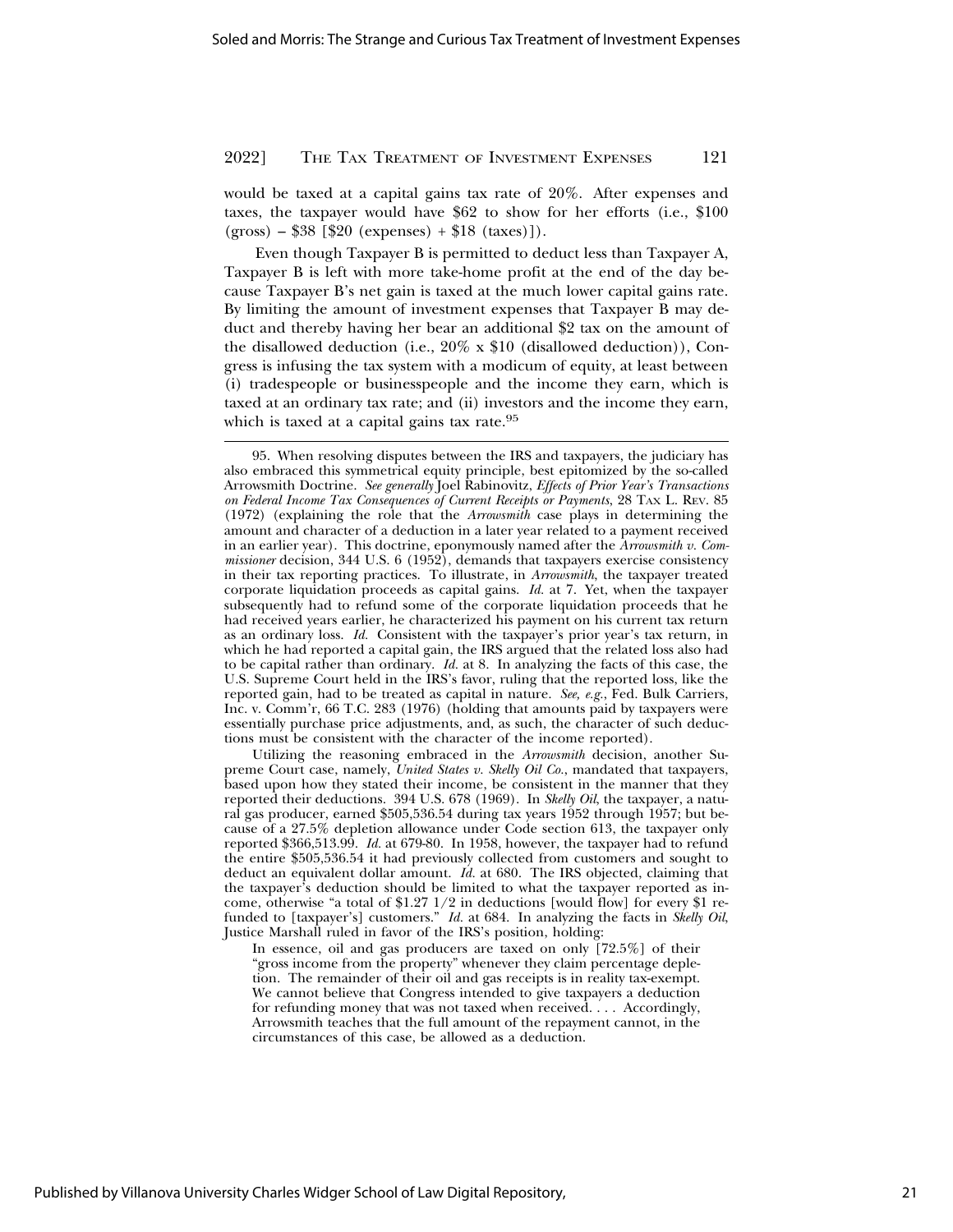A fairness principle thus appears to emerge that if income is accorded a preferential tax benefit, then those expenses related to its production should be correspondingly limited. Without this guiding principle, taxpayers would receive a double benefit: a preferential tax rate coupled with a full deduction allowance. The lack of outcry regarding investment deduction limitations may reflect the public's tacit acceptance of this rationale.

## C. *Quest for Additional Tax Revenue in an Economically Efficient and Equitable Manner*

With the nation's deficit raging and no easy sources of revenue to be found,96 Congress is constantly seeking politically palatable ways to secure additional tax dollars in the most economically favorable manner possible. Taxpayers, too, are proponents of the government being fiscally responsible,97 usually as long as additional taxes are paid by someone other than themselves.<sup>98</sup>

Theoretically, with the annual tax gap—or the difference between what taxpayers pay in taxes in a timely manner and what they should pay if they fully complied with the tax laws<sup>99</sup>—hovering in the \$400 billion range,100 greater enforcement could help fulfill the government's search

97. *See, e.g.*, Alan S. Blinder & Douglas Holtz-Eakin, *Public Opinion and the Balanced Budget*, 74 AM. ECON. REV. 144, 144 (1984) ("Like wage-price controls, balancing the federal government budget has long enjoyed greater popularity with the public than with the public than with economists. A poll taken after a decade of the Great Depression, for example, showed that 61 percent of the populace was willing to cut federal spending immediately by enough to balance the budget, while only 17 percent were opposed.").

98. As once poetically declared by former Senator Russell Long, "Don't tax you, Don't tax me, Tax that fellow behind the tree." Robert Eisner, *Tax Incentives for Investment*, 26(3) NAT'L TAX J. 397, 397 (1973)

99. *See* INTERNAL REVENUE SERV., FEDERAL TAX COMPLIANCE RESEARCH: TAX GAP ESTIMATES FOR TAX YEARS 2008–2010 3 (2016) ("The gross tax gap is the amount of true tax liability that is not paid voluntarily and timely.").

100. *Id.* at 1.

The estimated gross tax gap is \$458 billion. The net tax gap is the gross tax gap less tax that will be subsequently collected, either paid voluntarily or as the result of IRS administrative and enforcement activities; it is the portion of the gross tax gap that will not be paid. It is estimated that \$52 billion of the gross tax gap will eventually be collected resulting in a net tax gap of \$406 billion.

*Id.*

*Id.* at 685.

<sup>96.</sup> *See, e.g.*, Jeff Cox, *U.S. Government Budget Ends Fiscal Year with a More than \$3 Trillion Deficit*, CNBC (Oct. 16, 2020, 4:14 PM), https://www.cnbc.com/2020/10/ 16/us-government-budget-ends-fiscal-year-with-a-more-than-3-trillion-deficit.html [https://perma.cc/V6L9-XCE8] ("The final tally for the budget deficit in fiscal 2020 came to \$3.13 trillion, more than triple last year's shortfall of \$984 billion and double the previous record of \$1.4 trillion in 2009, courtesy of a stimulus package passed that year to battle the financial crisis.").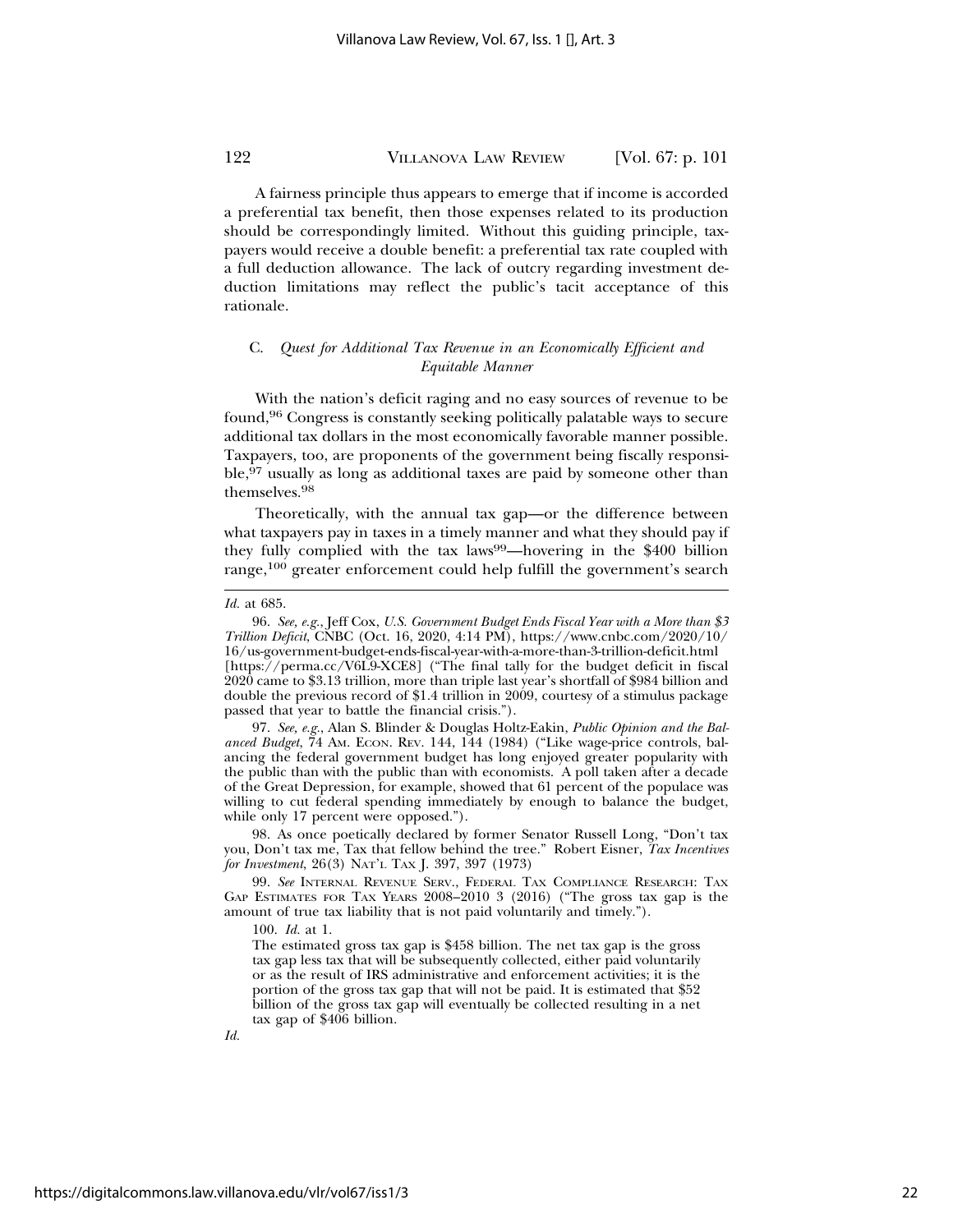to replenish its coffers.<sup>101</sup> However, for various reasons, enforcement efforts have not been fruitful<sup>102</sup> and, for decades, the voluntary compliance rate has stubbornly hovered around the eighty percent threshold,  $103$  making the unpaid twenty percent largely an impractical revenue source.

Congress therefore confronts a series of stark choices. It can raise tax rates, enlarge the tax base, deficit spend, or employ a combination of the foregoing. From a strict political point of view, raising tax rates is rarely attractive because whereas taxpayers seldom grasp the Code's many intricacies, most taxpayers understand higher tax rate brackets and their perceived loathsome implications (i.e., a higher tax burden). Furthermore, over the long term, unchecked deficit spending appears to be unsustainable.104 This leaves Congress with the somewhat more attractive option of expanding the tax base.

To achieve an expanded tax base, aside from adding potential income sources to the tax base (e.g., making the receipt of municipal bond interest taxable),105 one methodology is to curtail available deductions.106

103. *See IRS Releases New Tax Gap Estimates; Compliance Rates Remain Substantially Unchanged from Prior Study*, IRS (Sept. 26, 2019), https://www.irs.gov/news room/irs-releases-new-tax-gap-estimates-compliance-rates-remain-substantially-unchanged-from-prior-study [https://perma.cc/DTT4-MEZM].

The tax gap estimates translate to about 83.6%, of taxes paid voluntarily and on time, which is in line with recent levels. The new estimate is essentially unchanged from a revised Tax Year 2008–2010 estimate of 83.8%. After enforcement efforts are taken into account, the estimated share of taxes eventually paid is 85.8% for both periods. And it is [in] line with the TY 2001 estimate of 83.7% and the TY 2006 estimate of 82.3%.

*Id.*

104. *See* CONG. BUDGET OFFICE, THE 2017 LONG-TERM BUDGET OUTLOOK (2017), https://www.cbo.gov/system/files/115th-congress-2017-2018/reports/ 52480-ltbo.pdf [https://perma.cc/QNZ7-8CMJ] (predicting a very bleak financial picture if government spending and revenue collections remain on the current trajectory).

105. This would require the elimination of Section 103(a) of the Code which currently excludes the receipt of municipal bond interest from gross income.

106. An example that epitomizes this approach was the congressional institution and expansion of the alternative minimum tax. *See* Kerry S. Bucklin, *The Alternative Minimum Tax for Individuals: Present Problems and Future Possibilities*, 63 WASH. L. REV. 103, 104 (1988).

The alternative tax is a tax reform showpiece enacted by Congress in response to public concern that wealthy individuals were paying too little

<sup>101.</sup> *See, e.g.*, Chye-Ching Huang, *How Biden Funds His Next Bill: Shrink the \$7.5 Trillion Tax Gap*, N.Y. TIMES (Mar. 10, 2021), https://www.nytimes.com/2021/03/ 10/opinion/deficits-taxes-biden-infrastructure.html [https://perma.cc/AZ36- U5JA] ("The Treasury Department, for instance, estimated that each additional dollar dedicated to I.R.S. enforcement results in directly recouping about \$6 in taxes owed.").

<sup>102.</sup> Due to a lack of adequate funding, the IRS has failed to audit many highincome nonfilers. *See* TREASURY INSPECTOR GEN. FOR TAX ADMIN., HIGH-INCOME NONFILERS OWING BILLIONS OF DOLLARS ARE NOT BEING WORKED BY THE INTERNAL REVENUE SERVICE (2020), https://www.treasury.gov/tigta/auditreports/2020reports/202030015fr.pdf [https://perma.cc/CQ2L-RQBQ].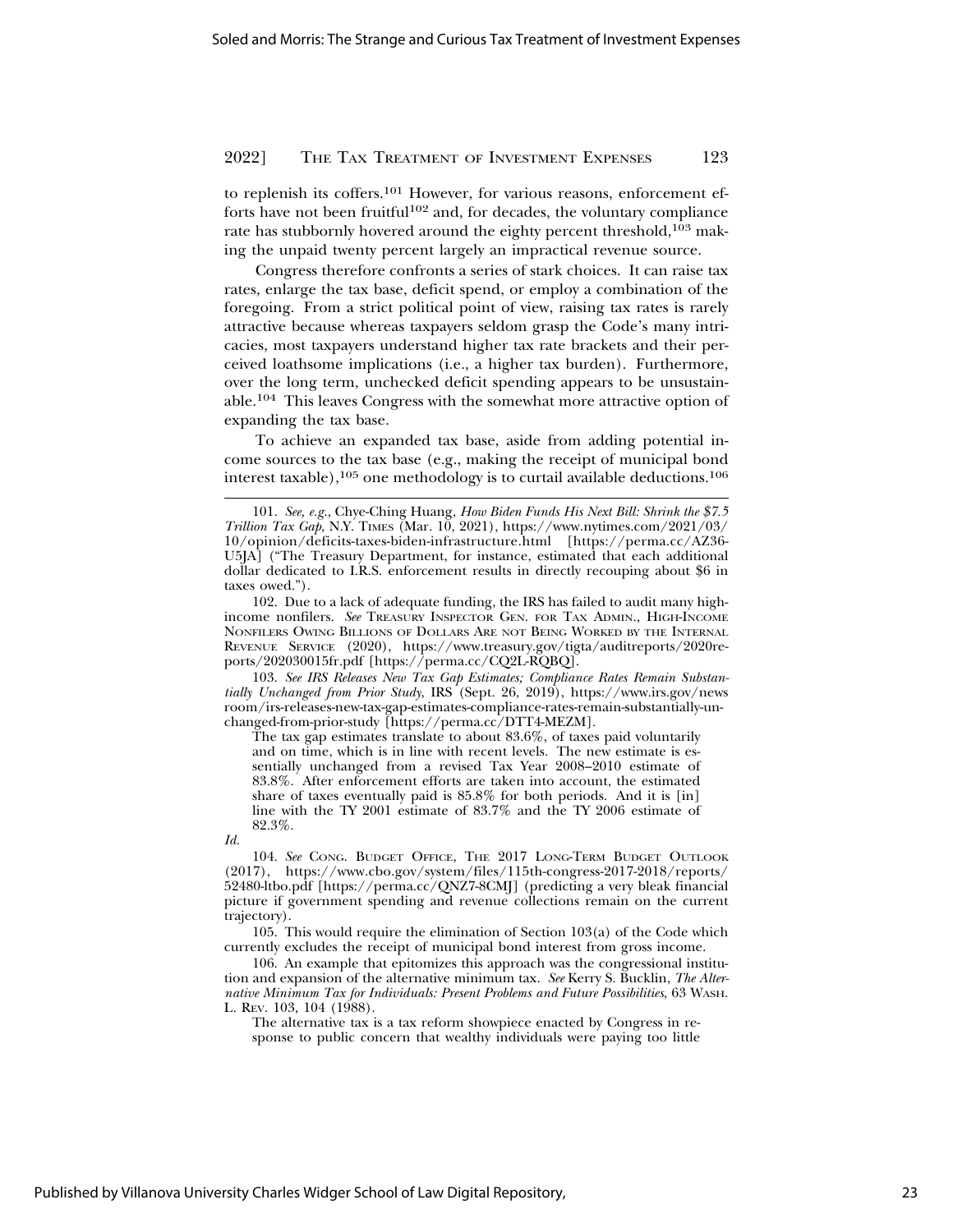Congress has routinely gravitated toward this latter approach and has taken its scalpel to the Code to disallow deductions that it perceives as abusive, wasteful, or unnecessary.107 To this end, while there is a sprinkle of deduction limitations in the trade or business realm (e.g., business entertainment expenditures),<sup>108</sup> there are far more deduction limitations in the investment realm.<sup>109</sup> At least three possible reasons explain congressional proclivity toward this approach.

First, compared to trade or business expenses, investment expenses are fairly narrow in scope. Trade or business expenses are vast in nature: they include locating raw materials, producing inventory, securing transit, safeguarding merchandise, and marketing wholesale and retail. It would be hard for Congress to know which of those expenses are essential and which are abusive, wasteful, or unnecessary. Therefore, Congress largely doesn't even try. With respect to investment expenses, the opposite is true: their scope is generally much narrower, limited to payments for professional advice and, in rarer instances, may include rental space, internet service fees, and wire bank charges. Congress can readily identify these expenses and, in a quest to secure additional revenue, recognizes that it won't do grave economic damage if it eliminates or restricts their deductibility.

Second, at least to date, Congress knows that curtailing the deductibility of investment expenses has only a marginal economic impact on the way taxpayers will conduct their investment affairs. There is plenty of evidence for this proposition: notwithstanding the current limitation on the deductibility of investment expenses,<sup>110</sup> the financial sector of the nation's economy is flourishing.<sup>111</sup> Restricting the deductibility of investment expenses has therefore apparently not had a significant rippling effect on

107. *Id.*

In 1986, for example, in an endeavor to expand the tax base, Congress precluded taxpayers from taking passive loss deductions. For an excellent overview of this limitation, see Robert J. Peroni, *A Policy Critique of the Section 469 Passive Loss Rules*, 62 S. CAL. L. REV. 1 (1988).

108. *See, e.g.*, I.R.C. § 274(a) (disallowing the deductibility of business entertainment expenses).

109. *See, e.g.*, *id.* § 67(g) (disallowing the deductibility of investment expenses until 2026).

110. For the next several years, the Code precludes individual taxpayers from deducting their investment expenses. *See supra* note 8.

111. *See, e.g.*, Ulku Rowe, *6 Trends that Will Shape the Financial Services Industry in 2021*, FORBES (Feb. 5, 2021), https://www.forbes.com/sites/googlecloud/2021/ 02/05/6-trends-that-will-shape-the-financial-services-industry-in-2021/[ https:// perma.cc/QS58-JGSF] (describing those trends that will keep the financial sector of the economy robust for the foreseeable future).

tax. The alternative tax is an independent measure of tax liability paid when this "alternative" amount exceeds the taxpayer's regular tax liability. Alternative taxable income differs from regular taxable income in that it includes items excluded from regular taxable income, and prescribes independent treatment of deferrals.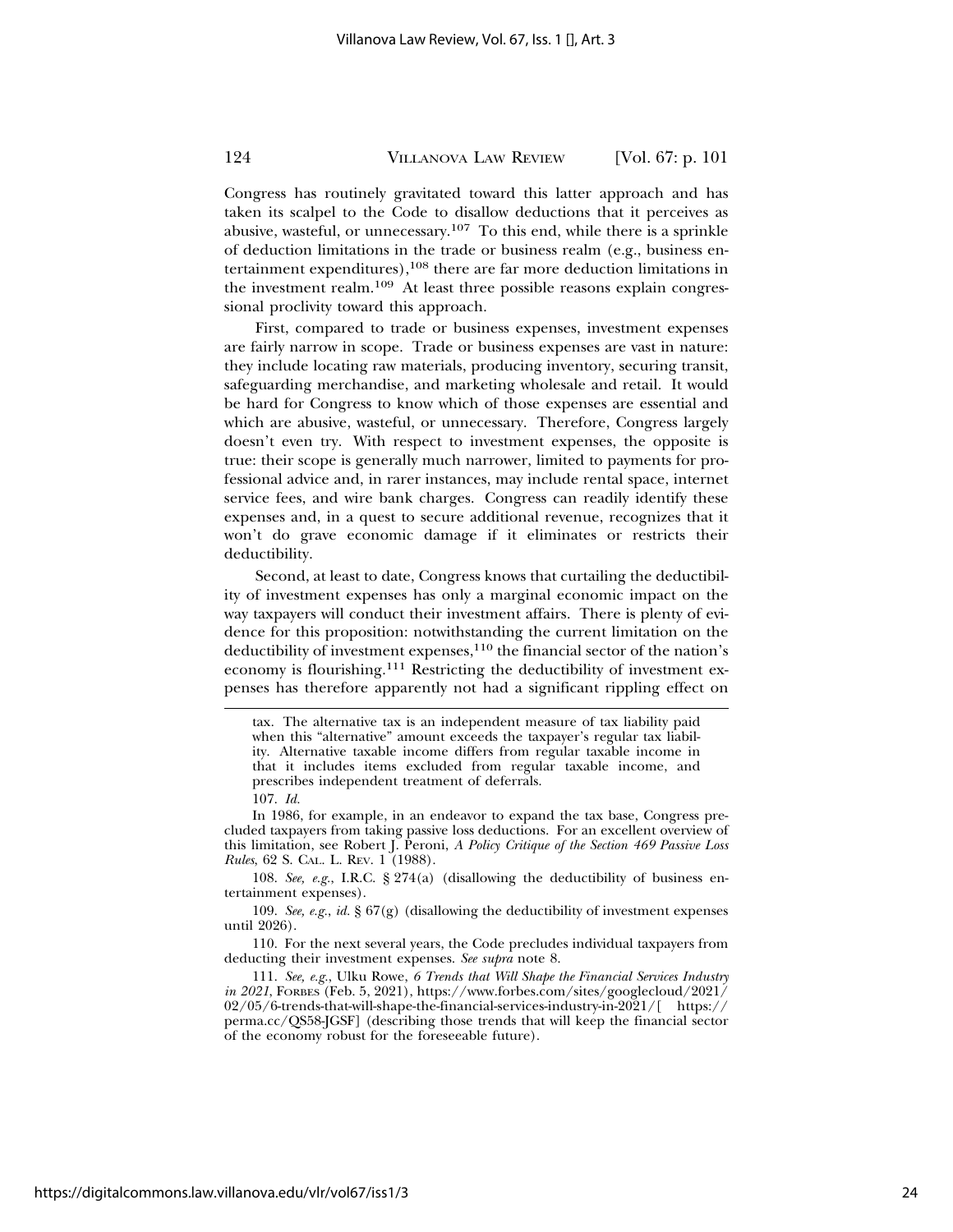how taxpayers have conducted their investment affairs—but could yield additional tax revenue.

A final reason that Congress may have chosen to curb the deductibility of investment expenses is to add an element of progressivity to the income tax system. Not surprisingly, there exists much empirical evidence indicating that the bulk of the nation's investments is owned by the nation's wealthiest taxpayers.112 Curtailing investment expense deductions thus constitutes an indirect method of increasing the income tax's progressivity without increasing tax rates. In other words, by denying investment deductions on investment earnings, Congress has ensured that investors—who are by and large taxpayers in higher tax brackets—correspondingly pay more taxes than if deductions were permitted. To illustrate, suppose Taxpayer A has a million-dollar investment portfolio that annually generates \$10,000 in dividends. Suppose further that Taxpayer A pays a \$1,000 annual fee for investment advice. Under current law, Taxpayer A would pay tax on the entire \$10,000 of the dividends, rather than on the net amount of \$9,000.

#### III. REFORM

As presently designed, the income tax system is broken insofar as it fails to accord with the ideal that expenses that do not engender personal consumption or wealth accumulation should be tax deductible.113

Admittedly, when there are sound public policy justifications to eschew the ideal, then such exceptions should be part and parcel of the Code's fabric.114 But when it comes to the disparate tax treatment of trade or business expenses and investment expenses, a persuasive case for instituting an exception has not been made. Instead, this approach appears to be more a matter of political expediency designed to expand the tax base and secure additional revenue, rather than grounded in sensible logic.

Therefore, Congress should accord similar tax treatment to trade or business expenses and investment expenses and make both universally deductible. This Part of the Article details proposed reform measures. Section A enumerates the possible paths that reform could follow while Section B explores the practical implications associated with instituting the proposed reform measures.

<sup>112.</sup> *See* Parker & Fry, *supra* note 78.

<sup>113.</sup> For the proposition that expenditures that do not involve personal consumption should be deductible, see *supra* notes 21–24 and accompanying text.

<sup>114.</sup> For example, Congress has deemed de minimis fringe benefits to be nontaxable notwithstanding the fact that they represent accretions to wealth under Section  $\S 61(a)$  because the administrative costs associated with trying to track them are not deemed administratively feasible. *See* I.R.C. § 132(e).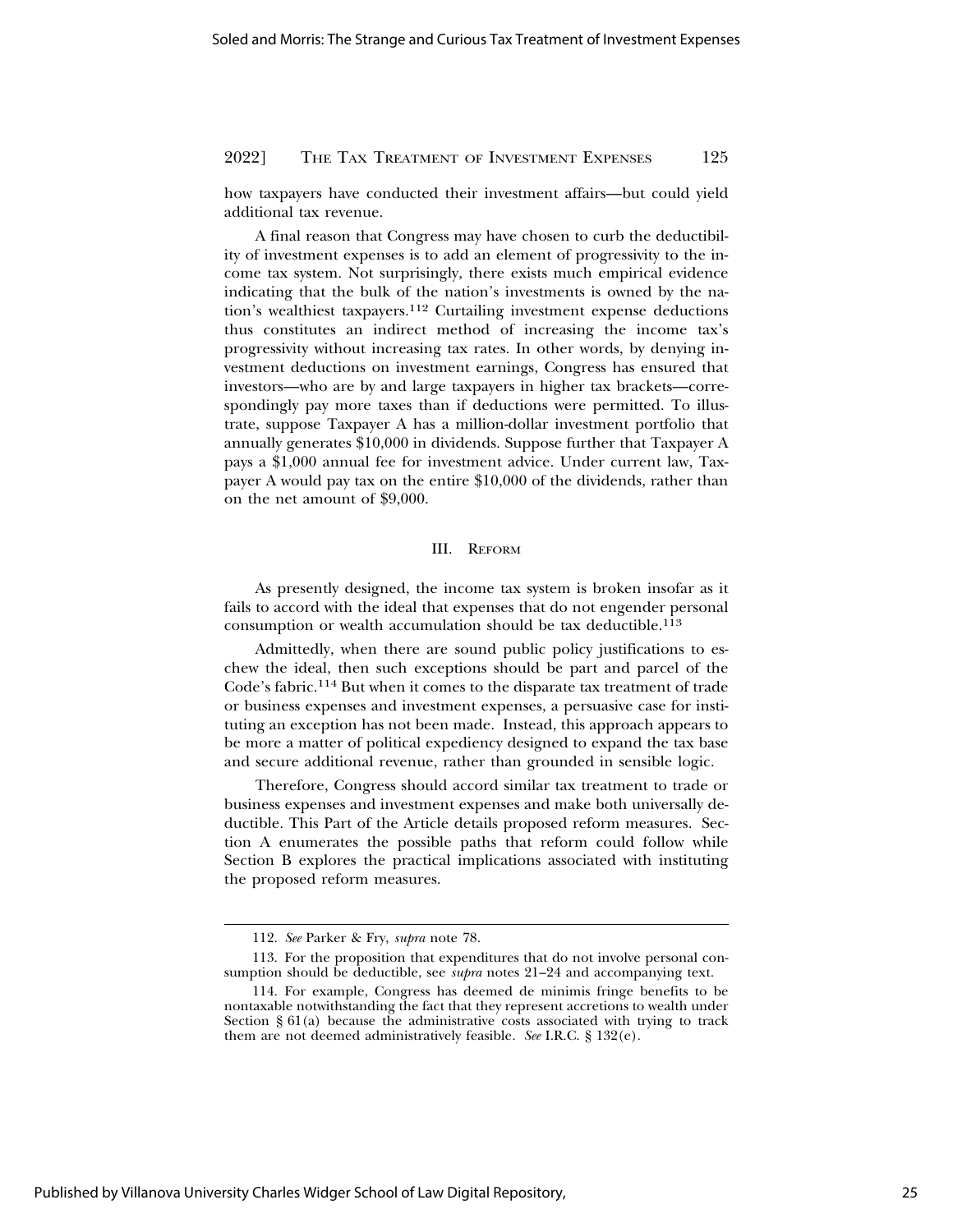#### A. *Possible Paths to Meaningful Tax Reform*

When Congress undertakes tax reform, it must ordinarily address many competing interests.<sup>115</sup> Some stakeholders want to preserve their tax preferences at all costs, others seek to promote tax equity, others place a premium on administrative ease, and still others want a tax system that is efficient and enables economic decision-making to be as tax neutral as possible. Given the range of these competing interests and vastly different agendas, Congress must often make difficult and compromised choices. In trying to address the competing interests of various stakeholders, when it comes to the deductibility of investment expenses, reform can take either: (1) a moderate, or (2) a more sweeping approach. Consider the salient features of each approach and how they would likely impact reporting practices.

### 1. *Moderate Approach to Reform*

The framework of the moderate reform approach follows an already existing and familiar methodology found in Subchapter J of the Code. This methodology functions on a simple allocation principle: expenses are apportioned to the income type generated. Accordingly, if an expense generates tax-exempt income (e.g., interest on a bond issued by a local municipality), it would be allocated to that income category. Next, if an expense generates income subject to preferential tax rates (e.g., long-term capital gains and qualified dividends), it would be allocated to that income category. Then, if an expense generates income subject to ordinary income tax rates (e.g., short-term capital gains and interest income), it would be allocated to that income category. Finally, if an expense cannot be connected with the generation of any particular type of income, it is allocated in a pro rata fashion based upon profit generation.116 Thus, investment expenses could be categorized as follows:

- Category A Expenses: The expenses that generate profits receiving tax-exempt status would be allocated directly to those profits.
- Category B Expenses: The expenses that generate profits receiving preferential tax treatment would be allocated directly to those profits.
- Category C Expenses: The expenses that generate profits receiving ordinary tax treatment would be allocated directly to those profits.

<sup>115.</sup> *See, e.g.*, Michael Doran, *Legislative Compromise and Tax Transition Policy*, 74 U. CHI. L. REV. 545, 566 (2007) (noting that  ${}^{4}$ the players in the tax legislative process customarily resolve their differences and successfully produce legislation by pursuing compromise outcomes").

<sup>116.</sup> *See* Treas. Reg. §§ 1.652(b)-3(a) (2021) (allocating direct expenses), 3(b) (allocating indirect expenses).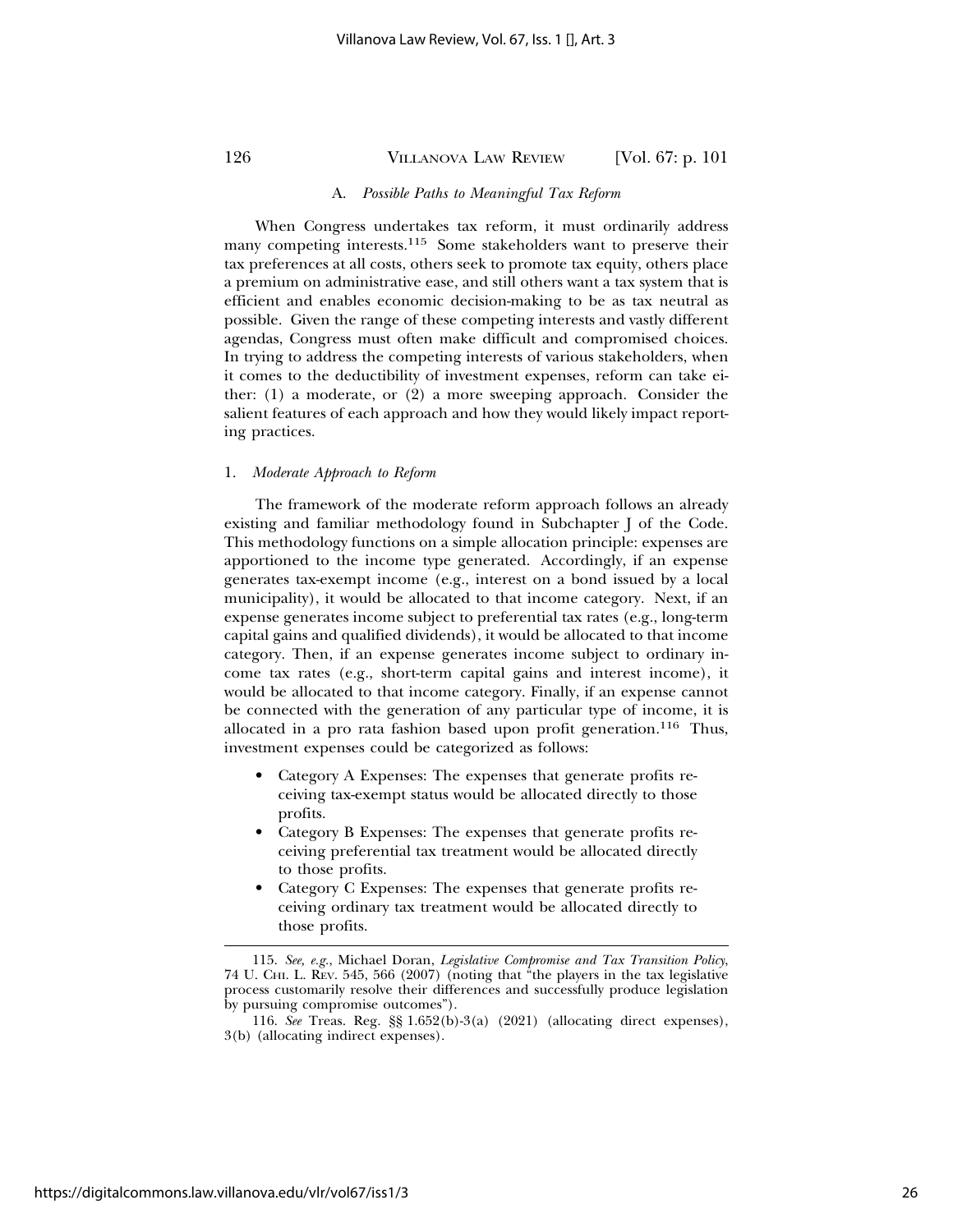• Category D Expenses: The expenses that do not fall within the scope of Category A, B, or C would be allocated pro rata based upon profits generated per investment category.117

An example illustrates how this proposed expense allowance methodology would operate in practice. Suppose a taxpayer has three different types of investments with a brokerage firm:

Type 1: \$4 million portfolio of tax-exempt bonds that generates \$60,000 of tax-exempt return.

Type 2: \$2 million portfolio of stock that generates \$20,000 of annual dividend return.

Type 3: \$4 million short-term bond fund that generates \$120,000 in interest return.

Suppose further that as part of the taxpayer's arrangement with the brokerage firm, in addition to paying a general management fee of  $$20,000$ , the taxpayer pays three specialized annual investment fees: (1) \$1,000 to manage the tax-exempt bond fund, (2) \$5,000 to manage the stock portfolio, and (3) \$10,000 to manage the short-term bond fund. The chart below reflects how the associated fees would be allocated under the moderate reform proposal.

### APPORTIONED EXPENSE ALLOCATION CHART

|                         | <b>TAX-EXEMPT</b><br><b>BOND PORTFOLIO</b><br>(\$4 MILLION) | <b>STOCK</b><br><b>PORTFOLIO</b><br>$(\$2$ MILLION $)$ | <b>SHORT-TERM</b><br><b>BOND FUND</b><br>(\$4 MILLION) |
|-------------------------|-------------------------------------------------------------|--------------------------------------------------------|--------------------------------------------------------|
| Return                  | \$60,000                                                    | \$20,000                                               | \$120,000                                              |
| Direct Expense          | $($ 1,000)$ [Cat. A]                                        | $($ 5,000)$ [Cat. B]                                   | $($10,000)$ [Cat. C]                                   |
| <b>Indirect Expense</b> | $($6,000)$ [Cat. D]*                                        | $($ 2,000)$ [Cat. D]*                                  | $($ 12,000)$ [Cat. D]*                                 |
| Income                  | $$60,000$ <sup>118</sup>                                    | \$13,000                                               | \$98,000                                               |

\*Category D expense: Because the total investment return was \$200,000 (i.e., \$60,000 + \$20,000 + \$120,000), the general \$20,000 indirect expense is thus allocated pro rata as follows:

• for the tax-exempt bond portfolio,  $$60,000$ / $$200,000 \times $20,000 = $6,000$ 

• for the stock portfolio,  $$20,000$ / $$200,000 \times $20,000 = $2,000$ 

• for the short-term bond fund,  $$120,000$ / $$200,000 \times $20,000 = $12,000$ 

As embodied in Subchapter J, this approach toward expense allocation has been part and parcel of the Code for many decades and can readily be extended to apply to investment expense allocations. Doing so is consistent with practices in the trust and estate realm and, furthermore, is

<sup>117.</sup> *Id.*

<sup>118.</sup> Expenses allocated to tax-exempt income are not deductible. *See* I.R.C.  $§ 265(a)(1).$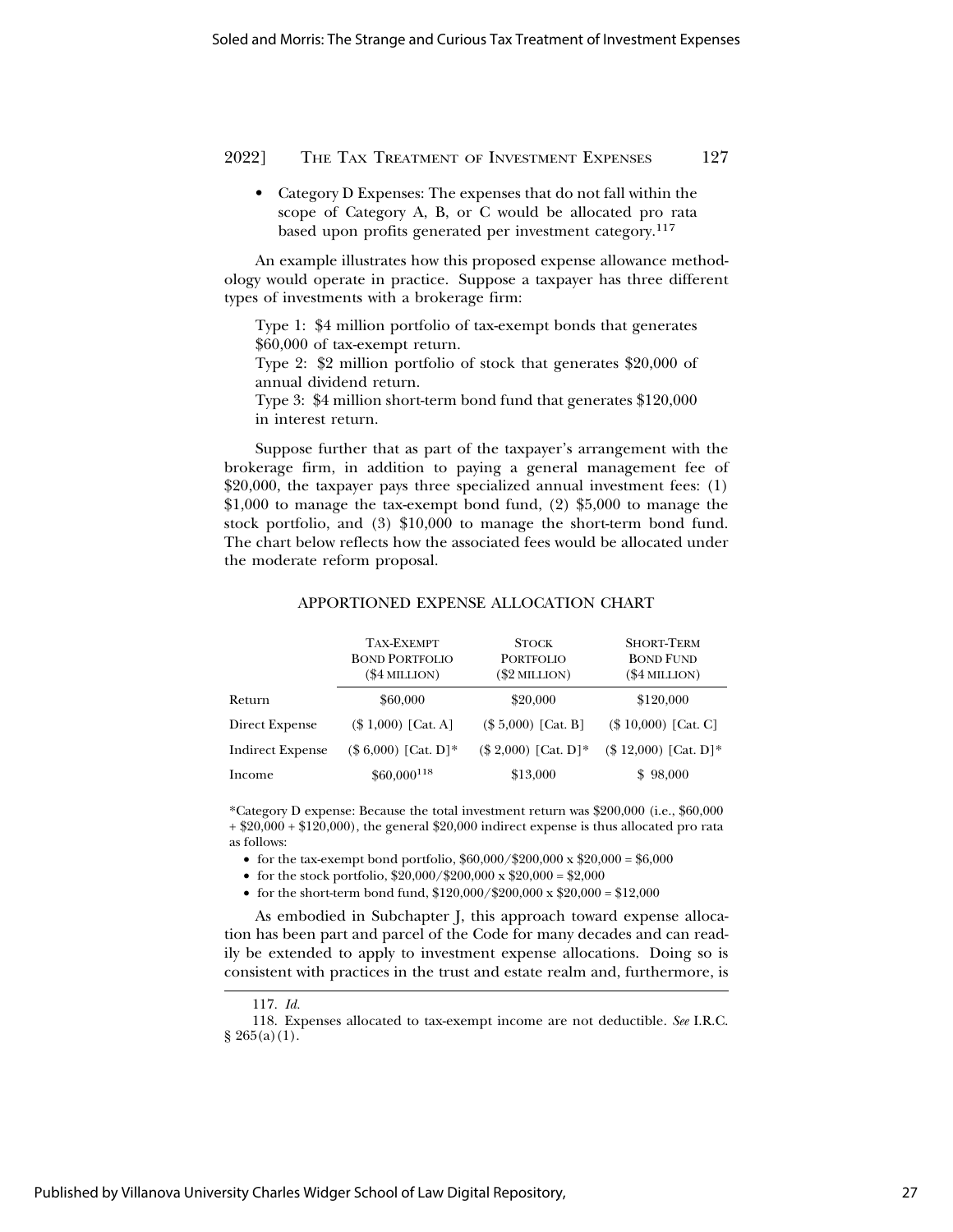fairer than the status quo in which Congress, in a Procrustean fashion, essentially disallows the deductibility of all investment-related expenses.<sup>119</sup>

#### 2. *Sweeping Approach to Reform*

Congress can also take a more sweeping approach to tax reform. An element of this approach would be to eliminate preferential tax treatment for investment income and thereby simplify the expense allocation to fewer categories of income. Indeed, one of the chief justifications for limiting the deductibility of investment expenses rests on the fact that the Code grants preferential tax treatment to many forms of investment income.<sup>120</sup> If the Code no longer granted preferential tax treatment to investment income, Congress would likely reexamine whether to maintain its current limitations on investment deductions.

Tomes of academic studies and literature written by erudite scholars assert that the tax rate preference afforded various income categories (mostly in the nature of capital gains) makes little sense.<sup>121</sup> Of course, a host of other learned scholars proffer the exact opposite claim, namely, that there are sound reasons that certain kinds of income (again, mostly in the nature of capital gains) should be accorded preferential tax treatment.<sup>122</sup>

Regarding this raging debate, this is not the occasion to choose sides. Yet, for argument's sake and on the basis of assumed merit, suppose Congress decided to eliminate the tax preferences it currently extends to certain investment income and subject the receipt of all income to a common tax rate bracket structure.<sup>123</sup> Except in the case of investment expenditures related to the generation of tax-exempt income,  $124$  instituting this

122. *See* Cunningham & Schenk, *supra* note 84.

123. For a stinging indictment of the preferential tax rates' extended capital gains, see Stanley S. Surrey, *The Federal Income Tax Base for Individuals*, 58 COLUM. L. REV. 815, 820 (1958). Surrey notes that:

[T]he contrasting presence of 91 per cent ordinary income rates and 25 per cent capital gain rates has led to a considerable distortion in the arranging of business and family transactions and to an endless succession of tax gimmicks and schemes designed to achieve the 25 per cent rate. The result is that the capital gain preferential rate has become the greatest single source of complexity in the technical rules of the Code.

*Id.*

124. *See* I.R.C. § 265(a)(1) (disallowing all expenses associated with the production of tax-exempt income).

<sup>119.</sup> *See supra* Section II.B.

<sup>120.</sup> *Id.*

<sup>121.</sup> *See, e.g.*, Daniel Halperin, *Commentary, A Capital Gains Preference is not EVEN a Second Best Solution*, 48 TAX L. REV. 381, 391 (1993) ("In short, a capital gains preference creates significant transactional complexity and forecloses the possibility of substantial simplification of the income tax. It should be eliminated as soon as feasible."); Walter J. Blum, *The Capital Gains Issue: A Handy Summary of the Arguments*, 35 TAXES 247 (1957) (listing twenty-five reasons that capital gains should be taxed in their entirety and eight arguments against taxing them in their entirety).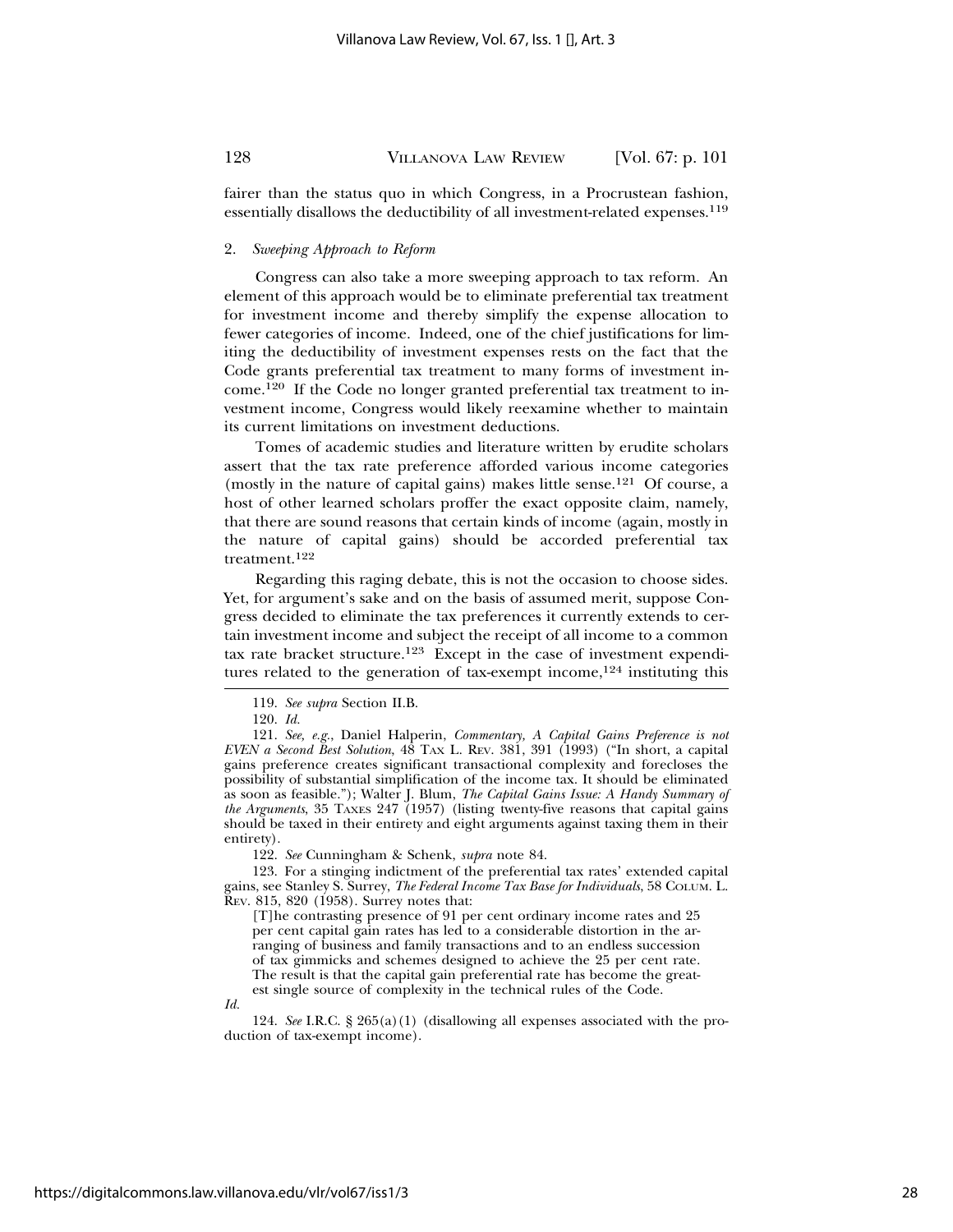proposed change would warrant universal investment expense deductibility.

Just as with the more moderate reform proposal set forth above, an example helps illustrate how this proposed reform measure would operate in practice. To readily juxtapose the two proposals—namely, the moderate and more sweeping proposals—suppose an identical set of facts to the one posited above unfolded in which a taxpayer has the following three different types of investments with a brokerage firm:

- Type 1: \$4 million portfolio of tax-exempt bonds that generates \$60,000 of tax-exempt return.
- Type 2: \$2 million portfolio of stock that generates \$20,000 of annual dividend return.
- Type 3: \$4 million short-term bond fund that generates \$120,000 in interest return.

Likewise, suppose further that as part of the taxpayer's arrangement with the brokerage firm, in addition to paying a general management fee of \$20,000, the taxpayer paid three specialized annual investment fees: (1)  $$1,000$  to manage the tax-exempt bond fund, (2)  $$5,000$  to manage the stock portfolio, and (3) \$10,000 to manage the short-term bond fund.

As the chart below reflects, under the sweeping reform proposal, except for the tax-exempt investment,125 all other investments (namely, the stock and short-term bond fund) and the income they generate (\$20,000 from Type  $2 + $120,000$  from Type 3) could be grouped together in one aggregate investment portfolio category. The direct expense allocated to the tax-exempt income (\$1,000 for Category 1) would be allocated to it, and the direct expenses  $(\$5,000$  for Category  $2 + \$10,000$  for Category 3) resulting in taxable income would be allocated to the aggregate category. Furthermore, the indirect expense (i.e., \$20,000) would be allocated in proportion to the tax-exempt and taxable income that such expense generated (i.e., (i)  $$60,000$ / $$200,000 \times $20,000$ , or \$6,000; and (ii) \$140,000/ \$200,000 x \$20,000, or \$14,000).

125. *Id.*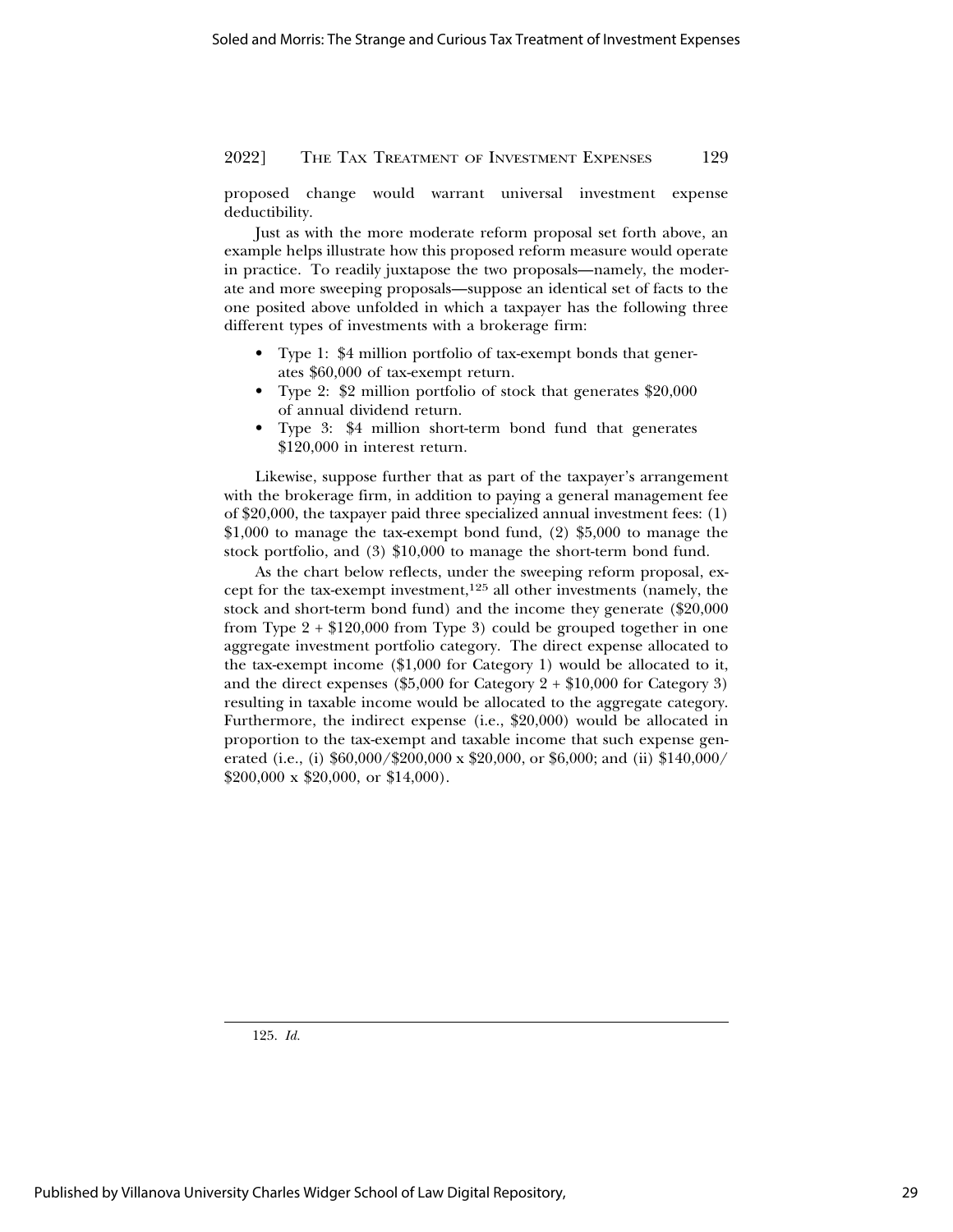|                         | TAX-EXEMPT<br><b>BOND PORTFOLIO</b><br>$($4$ MILLION $)$ | <b>AGGREGATE</b><br><b>INVESTMENT PORTFOLIO</b><br>(\$6 MILLION) |
|-------------------------|----------------------------------------------------------|------------------------------------------------------------------|
| Return                  | \$60,000                                                 | \$140,000                                                        |
| Direct Expense          | $(\$1,000)$                                              | $(\$15,000)$                                                     |
| <b>Indirect Expense</b> | $(\$6,000)$                                              | $(\$14,000)$                                                     |
| Income                  | $$60,000^{126}$                                          | \$111,000                                                        |

#### SIMPLIFIED EXPENSE ALLOCATION CHART

As evidenced by the chart above, the more sweeping reform simplifies the computation process. Aside from separating tax-exempt from taxable income, it obviates the need to go through the nettlesome and laborious task of identifying which income is accorded preferential tax treatment and which is not, and matching expenses against the type of income they generate.127 In terms of efficiency, tax considerations would no longer have as much influence in shaping taxpayers' investment decisions.<sup>128</sup>

The two expense allocation charts enumerated above delineate a clear direction that tax reform should take. As previously explained, whether it be a trade or business expense or investment expense, the act of spending to generate wealth is not an act of personal consumption or accumulation. Thus, fairness would demand that taxpayers who incur such expenses be permitted dollar-for-dollar tax deductions. But notice that under the moderate reform proposal, taxpayers must endure the somewhat challenging prospect of matching deductions against different income classes. Instead, under the more sweeping reform proposal, this matching exercise is largely averted, making the sweeping approach the more attractive option.

*Id.*

<sup>126.</sup> Expenses allocated to tax-exempt income are not deductible. *See* I.R.C. § 265(a)(1).

<sup>127.</sup> *See, e.g.*, Daniel N. Shaviro, *Commentary, Uneasiness and Capital Gains*, 48 TAX L. REV. 393, 398 (1993). Shaviro explains that:

The core concept of distinguishing between capital and ordinary assets is inherently fuzzy at best, and incoherent at worst. It turns on one or more of a host of difficult distinctions, such as between business and investment assets or between extraordinary and recurrent receipts. These distinctions inevitably create difficult line drawing issues. Even where the capital gains boundaries are clear, the preference inevitably increases transactional complexity as taxpayers weigh altering their transactions to get the best tax results.

<sup>128.</sup> *See, e.g.*, Brian Van Vleck, *A Comparison of Japanese and American Taxation of Capital Gains*, 14 HASTINGS INT'L & COMP. L. REV. 719, 734–35 (1991) ("The goal of efficiency, or tax neutrality as it is sometimes termed, is furthered when these decisions are made because of their economic merit rather than their tax consequences.").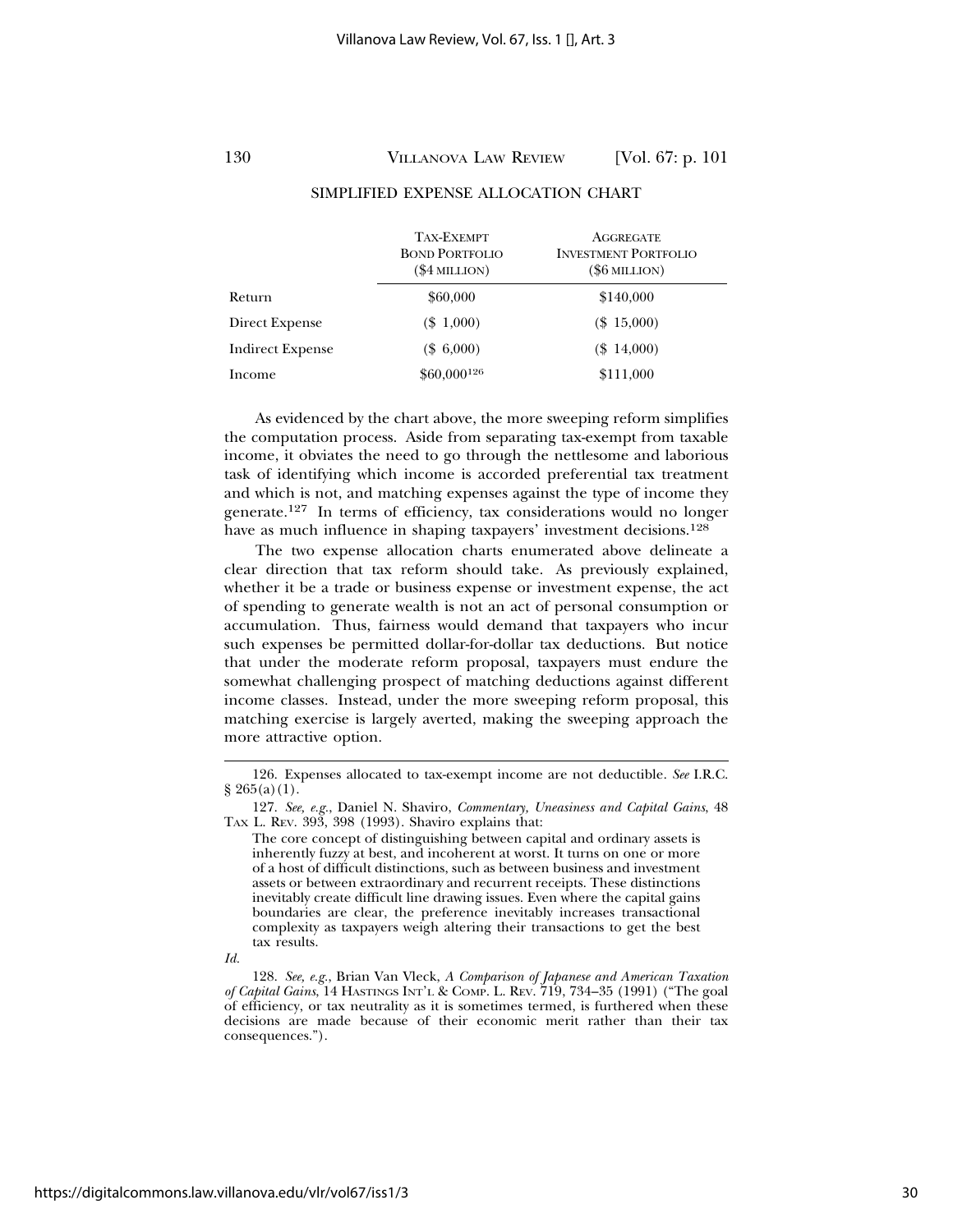### B. *Favorable Outcomes Associated with the Institution of the Proposed Reform Measures*

Were Congress to institute either the moderate or more sweeping reform proposal and thereby open the door to investment expense allowance, three favorable outcomes would likely ensue: (1) investment firms would be more inclined to make fee disclosures, (2) the nature of the fee structure of investment firms would change, and (3) there would be enhanced reliance on investment professionals.

#### 1. *Greater Inclination of Investment Firms to Make Fee Disclosures*

Currently, investment firms have an obvious reason to keep their fees hidden: no consumer relishes paying them. To the extent that such fees remain under the proverbial radar screen and attract little attention, the greater the likelihood that customers will not complain or challenge them. But another reason informs the fee structures of investment firms: concerns with the availability of tax deductions.129 By subtracting the fee amount prior to allocation of investment profits, taxpayers secure de facto deductions for these fees.

To illustrate, suppose a taxpayer invests \$1 million in a mutual fund that secures a five percent return, or \$50,000. Suppose further that the mutual fund charges a one percent management fee on the principal invested, or \$10,000, which it subtracts from the overall return before reporting the profits earned by the taxpayer. In this scenario, the taxpayer would prefer that this fee be taken before his profits are allocated so that he would be taxed on \$40,000 rather than \$50,000 (and then be saddled with a \$10,000 disallowed investment expense deduction).

If Congress made investment fees deductible, taxpayers would likely clamor to identify fee information for two reasons. First, it would enable them to make more prudent investment decisions, knowing exactly what fees they are being charged.130 Second, armed with this information, taxpayers would then be positioned to secure an investment expense deduction. To illustrate, consider utilizing the same facts in the prior example in which the taxpayer invested \$1 million and enjoyed a 5% return. This time, the taxpayer would report the entire \$50,000 of profits. Simultaneously, in order to secure an investment expense deduction, the taxpayer would demand to know from the investment firm the fee that was being charged.

<sup>129.</sup> *See* Rob Berger & Benjamin Curry, *Small Fees Have a Big Impact on Your Investments*, FORBES (Aug. 3, 2020), https://www.forbes.com/advisor/investing/ mutual-fund-investment-fees/ [https://perma.cc/3GR3-39Y2].

<sup>130.</sup> Many epistemologists would likely applaud this approach, namely, the more informed one is, the more capable one is of making better choices. *See* Duncan Pritchard, John Turri & J. Adam Carter, *The Value of Knowledge*, STAN. EN-CYCLOPEDIA PHIL. (Mar. 7, 2018), https://plato.stanford.edu/entries/knowledgevalue/ [https://perma.cc/Y95R-MGMC].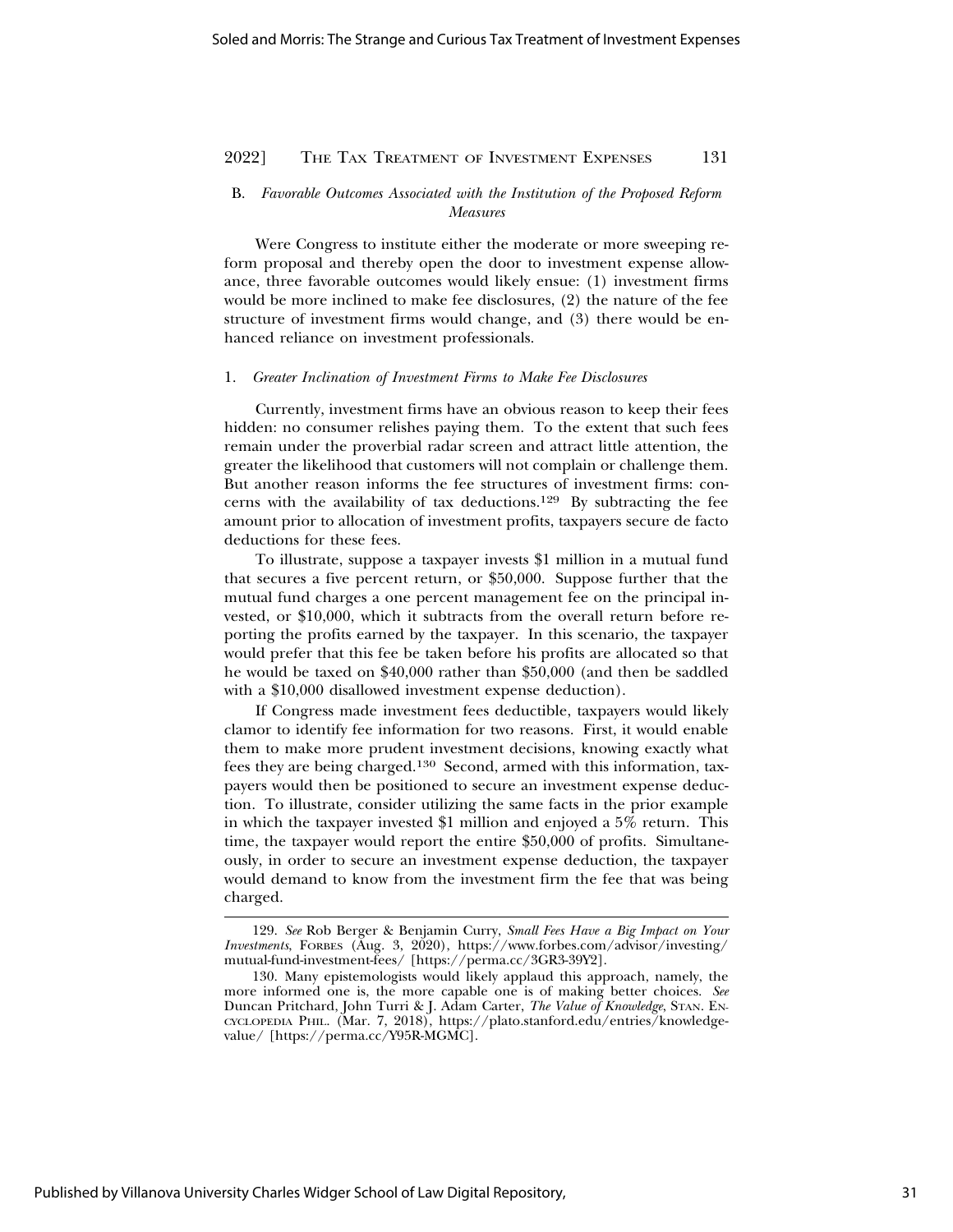#### 2. *Change in the Nature of Investment Firms' Fee Structure*

The current limitation on the deductibility of investment expenses has skewed the way that investment firms arrange their fee structures. In almost all instances, when taxpayers purchase an investment, these firms charge a sales commission (i.e., either a flat dollar amount or a percentage of the overall purchase price).131 Unlike other investment expenses, the good news for the taxpayer is that the commission payment in question is not disallowed (resulting in its forfeiture). Instead, the commission is added to the investment's tax basis.132 At a later date when the investment is subsequently sold or exchanged, the taxpayer's augmented tax basis reduces the amount of the taxable gain or increases the amount of allowable loss.133 But the taxpayer's use of this tax benefit to shelter taxable income or generate additional losses is available only at a future point in time and, depending upon circumstances, may be lost in its entirety.<sup>134</sup>

Were Congress to institute the proposed reform, the way that investment firms charge fees to their clients would likely change. More specifically, under time-value-of-money principles,135 clientele would likely pressure investment advisers to charge fees that would yield immediate tax benefits rather than ones that had to be capitalized to be used at a later point of time. An obvious way to accomplish this goal would be for the investment firm to charge an annual management fee rather than impose an investment-by-investment commission charge.

To illustrate, suppose Taxpayer A wished to purchase 1,000 shares of Google stock, costing \$400 per share, or \$400,000. Suppose further that Taxpayer A paid a 1% commission, or \$4,000, for this purchase. Under current law, this transaction would increase Taxpayer A's tax basis in the Google stock to \$404,000, which Taxpayer A could use to minimize his future gains or maximize his losses if he sold the purchased Google stock weeks, months, or years later. Were Congress to institute one of the proposed reform measures, however, Taxpayer A would be apt to utilize the services of an investment firm that charged a periodic management fee rather than billed on a commission basis, for one simple reason: the for-

*Id.*

- 133. *See* I.R.C. § 1001(c) (2021).
- 134. *See id.* § 1014(a).

<sup>131.</sup> *See* Berger & Curry, *supra* note 129. Berger and Curry observe that: Fund managers pass on to investors the cost of buying and selling securities owned by the fund . . . . Some mutual funds charge investors a frontend or back-end load fee. Load fees are sales charges assessed when you buy shares (front-end load fees) or when you sell shares (back-end load fees). A typical front-end load fee in the mutual fund industry is 5.75% of the amount invested.

<sup>132.</sup> *See* Treas. Reg. § 1.212-1(k) (1975).

<sup>135.</sup> See Noël B. Cunningham, A Theoretical Analysis of the Tax Treatment of Future Costs, 40 TAX L. REV. 577, 581 (1985) ("Generally speaking, the time value of money is the difference between (1) the value of an amount of money today and  $(2) \ldots$  [the value of] the same amount of money at some future time.").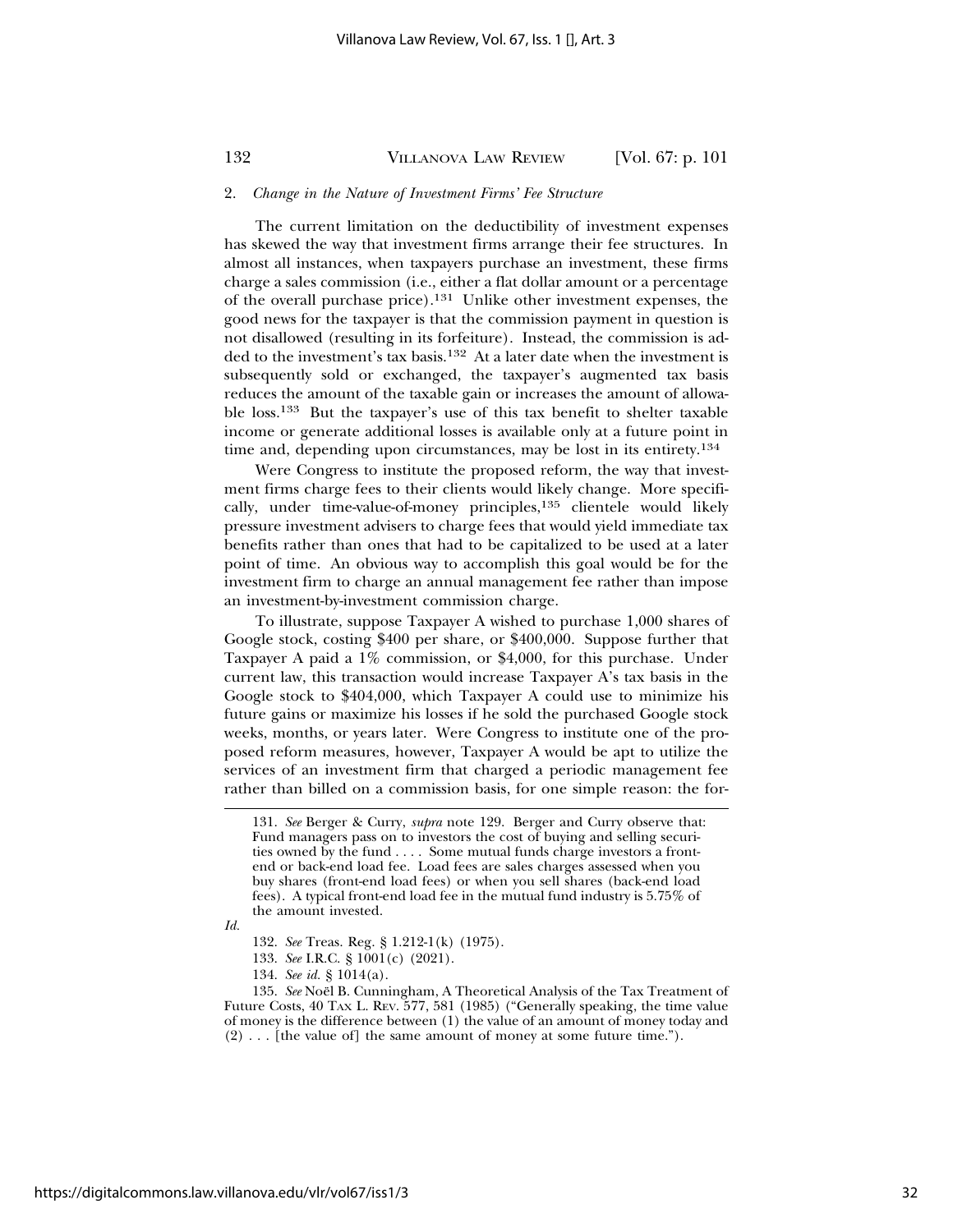mer would be immediately deductible, whereas the latter would not. Had the investment firm in this example charged an annual 1% management fee instead of a 1% commission, Taxpayer A would have an immediate \$4,000 deductible investment expense.

#### 3. *Enhanced Reliance on Investment Professionals*

The elementary laws of supply and demand are fairly straightforward. The more something costs, the less the demand; conversely, the less something costs, the greater the demand.136 There is no reason to assume that these basic laws of economics would not apply to securing investment advice. Therefore, the more investment fees cost, the lower the demand; conversely, the less investment fees cost, the higher the demand. Making investment fees tax deductible would reduce their cost to consumers, increasing demand. To illustrate, if an investment expense management fee is \$10,000 and is tax deductible, its after-tax cost is \$6,000 (assuming the taxpayer utilizing these services is in the 40% tax bracket), making the utilization of such services far more economically attractive than is currently the case.

Currently, almost all taxpayers rely upon themselves rather than professionals for financial advice.137 Were Congress to institute the proposed reform measures and the after-tax cost associated with investment professionals were to diminish, this self-reliance mentality would likely change. It is easy to imagine that as more taxpayers turn to investment professionals for advice, several positive consequences would follow. Assuming professional investment advisers were seasoned and skilled, they would likely instruct taxpayers to put a greater emphasis on diversifying their investment portfolios. They would probably guide taxpayers away from those investments that were saddled with financially burdensome fees. Finally, they would caution taxpayers against spending beyond their means and about the need to save for retirement. In sum, were taxpayers mindful of the prudent advice of their investment professionals, their financial futures would likely be brighter and more stable.

<sup>136.</sup> *See, e.g.*, Eli Wald, *An Unlikely Knight in Economic Armor: Law and Economics in Defense of Professional Ideals*, 31 SETON HALL L. REV. 1042, 1048 (2001) (noting the "fundamental [economic] maxim that 'supply follows demand"'); Robert C. Downs, *Law and Economics: Nexus of Science and Belief*, 27 PAC. L.J. 1, 12 (1995) ("[T]he corollary to the supply and demand theories is also true, that as the price (cost) of a thing increases, its demand (utilization) will decrease . . . .").

<sup>137.</sup> *See* Jessica Dickler, *75 Percent of Americans Are Winging It When It Comes to Their Financial Future*, CNBC (Apr. 2, 2019), https://www.cnbc.com/2019/04/01/ when-it-comes-to-their-financial-future-most-americans-are-winging-it.html [https:/ /perma.cc/WT9Y-Y5R4]. However, some commentators argue that when it comes to investment advice, self-reliance is far better than relying upon the advice professionals proffer. *See, e.g.*, Sean Williams, *Why Are Fund Managers So Awful at Their Job?*, MOTLEY FOOL (Sep. 23, 2019), https://www.fool.com/investing/2019/09/23/ why-are-fund-managers-so-awful-at-their-job.aspx [https://perma.cc/3KYB-RMSM].